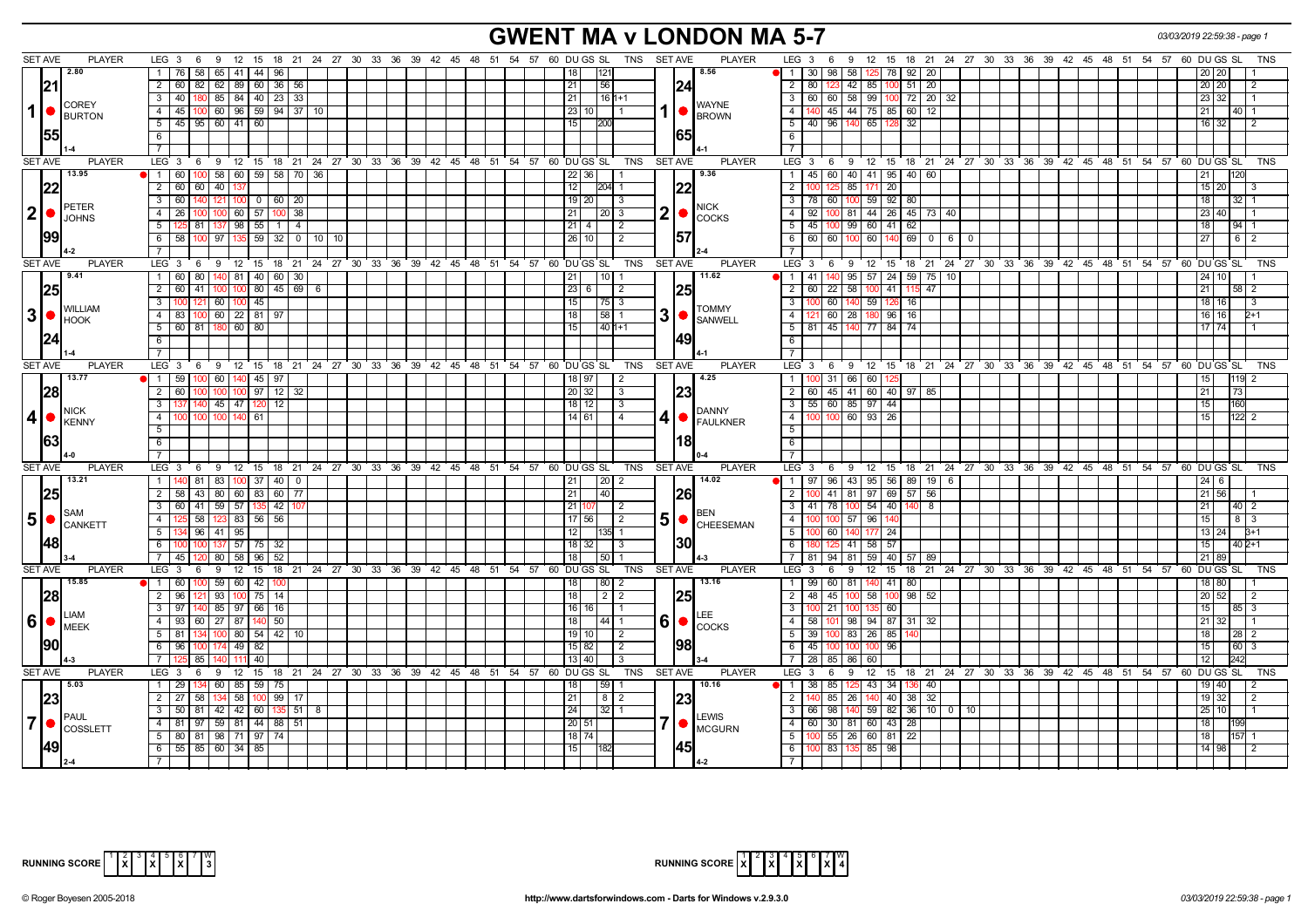# **GWENT MA v LONDON MA 5-7** *03/03/2019 22:59:53 - page 2*

| <b>SET AVE</b> | <b>PLAYER</b>                  | LEG 3<br>-6<br>- 9                                                                                   |                                           | 12 15 18 21 24 27 30 33 36 39 42 45 48 51 54 57 60 DUGS SL   | <b>PLAYER</b><br>TNS<br>SET AVE                                                                          | 12 15 18 21 24 27 30 33 36 39 42 45 48 51 54 57 60 DU GS SL<br>LEG <sub>3</sub><br>TNS<br>9<br>- 6         |
|----------------|--------------------------------|------------------------------------------------------------------------------------------------------|-------------------------------------------|--------------------------------------------------------------|----------------------------------------------------------------------------------------------------------|------------------------------------------------------------------------------------------------------------|
|                | 14.61                          | 83 55<br>85   97   36<br>$\blacksquare$ 1 45<br>80                                                   |                                           |                                                              | 10.94<br>20<br>21                                                                                        | 85 32 26<br>81 I<br>43  <br>19   26  <br>$\mathbf{1}$<br>100                                               |
| 23             |                                | $56$ 32 36<br>$2 \mid 40$<br>97<br>1401 100                                                          |                                           |                                                              | 19 36<br>$\overline{2}$<br> 22                                                                           | $0 36 0$<br>$\overline{2}$<br>60<br>85<br>21<br> 40 <br>140                                                |
|                |                                | 3   68<br>60 60 60<br>1371 116                                                                       |                                           |                                                              | 18 1116<br>$\overline{2}$                                                                                | 3<br>$84$ 60 31<br>126<br>15 I<br>100<br>100                                                               |
| 8              | MIKE                           | 58<br>83   95<br>$\overline{4}$<br>l 40                                                              |                                           |                                                              | <b>TOM</b><br>$\mathbf{8}$ $\bullet$ $\mathbf{C}$ $\mathbf{C}$ $\mathbf{C}$ $\mathbf{C}$<br>16   40<br>2 | $\overline{4}$<br>43<br>58 60 50<br>10 2                                                                   |
|                | <b>IDAVIES</b>                 | 5 60<br>96<br> 15                                                                                    | 25<br>$^{\circ}$                          |                                                              | 5 <sup>1</sup><br>l 3<br>24                                                                              | 100 65 81 86<br>5<br>41<br>41 I<br>23 86<br>46<br>41                                                       |
| <b>85</b>      |                                | 40 140 103 10<br>6 I<br>100<br>100                                                                   | $\circ$ 1<br>$\overline{4}$<br>$\sqrt{4}$ |                                                              | 93 <br>27<br>$\Delta$<br>$\overline{4}$                                                                  | 60   44   60   60   60   60   43   94   10<br>6<br>27 <sub>l</sub><br>110                                  |
|                |                                |                                                                                                      |                                           |                                                              |                                                                                                          |                                                                                                            |
| <b>SET AVE</b> | <b>PLAYER</b>                  | $LEG_3$ 6                                                                                            |                                           | 9 12 15 18 21 24 27 30 33 36 39 42 45 48 51 54 57 60 DUGSSL  | <b>TNS</b><br><b>SET AVE</b><br><b>PLAYER</b>                                                            | 9 12 15 18 21 24 27 30 33 36 39 42 45 48 51 54 57 60 DUGS SL<br>$LEG^{\cdot}$ 3<br><b>TNS</b><br>6         |
|                | 19.70                          | $41$   95   60<br>1   45<br>100                                                                      |                                           |                                                              | 7.15<br>160I<br>15                                                                                       | 43 94 88<br>95<br>$-1$<br>18 88<br>-81                                                                     |
| 27             |                                | 36<br>2 <sup>1</sup>                                                                                 |                                           |                                                              | 15 36<br> 24 <br>4                                                                                       | 2<br>-60 I<br>60<br>12  <br>200<br>41                                                                      |
|                |                                | 43<br>3<br>- 18                                                                                      |                                           |                                                              | $17$   18                                                                                                | 55<br>38<br>60<br>58<br>3<br>43<br>112<br>18                                                               |
| 9              | IMARK<br>BLANDFORD             | 60 60<br>4 60<br>41<br>100                                                                           | 40                                        |                                                              | DAVID<br>$\left  9 \right $ WAWRZEWSKI<br>21   40<br>$\sqrt{2}$                                          | 94 92 99 60 26<br>$\overline{4}$<br>60<br>170<br>18                                                        |
|                |                                | 5 60<br>60<br>$\overline{\mathbf{0}}$<br>140   100  <br>105                                          |                                           |                                                              | 18<br>$36$   3                                                                                           | 81   41   41   60   140   38<br>5<br>21 38                                                                 |
| 182            |                                | 6   60<br>100 180 61                                                                                 |                                           |                                                              | $ 24\rangle$<br>15 61<br>l3+1                                                                            | 6<br>98 100<br>24<br>55<br>12<br>224                                                                       |
|                |                                |                                                                                                      |                                           |                                                              |                                                                                                          |                                                                                                            |
| <b>SET AVE</b> | <b>PLAYER</b>                  | $LEG_3$ 6                                                                                            |                                           | 9 12 15 18 21 24 27 30 33 36 39 42 45 48 51 54 57 60 DUGS SL | TNS SET AVE<br><b>PLAYER</b>                                                                             | LEG <sup>3</sup><br>12 15 18 21 24 27 30 33 36 39 42 45 48 51 54 57 60 DUGS SL<br><b>TNS</b><br>- 6<br>- 9 |
|                | 8.34                           | 1   40<br>97<br>57 97<br>59                                                                          |                                           |                                                              | 15.44<br>15٬                                                                                             | 95<br>45<br>-81<br>15   81                                                                                 |
| <b>26</b>      |                                | 58<br>$96$   136   54   10<br>$\overline{2}$                                                         |                                           |                                                              | 18<br>$110$ 2<br> 28                                                                                     | $\overline{2}$<br>$22 \mid 76$<br>41 140 42 40<br>20 40<br>1401                                            |
|                |                                | 3   98   78   46   41   140   39   59                                                                |                                           |                                                              | 20 59                                                                                                    | 77 100 92 47 75<br>3<br>10 <sup>2</sup><br>18 I                                                            |
|                | STEVEN<br>10   CHALLENGER      | 59<br>$100$ 43 55<br>4 121                                                                           |                                           |                                                              | <b>STEVEN</b><br>10I•<br>15<br> 123 2<br><b>FERGUSON</b>                                                 | $\overline{4}$<br>40 40<br>134 89 40<br>58<br>18   40                                                      |
|                |                                | $5 \mid 99 \mid 87$<br>$100$ 96 99 20                                                                |                                           |                                                              | $17$ 20                                                                                                  | 5<br>92   60   60   67<br>15<br>$\sqrt{97}$ 1                                                              |
| l3ʻ            |                                | 6 42 93 100 96                                                                                       |                                           |                                                              | 170<br>12<br>1170 1                                                                                      | $6\overline{6}$<br>100 105 48 68<br>15 68<br>$B+1$                                                         |
|                |                                |                                                                                                      |                                           |                                                              |                                                                                                          |                                                                                                            |
| <b>SET AVE</b> | <b>PLAYER</b>                  | LEG <sub>3</sub><br>$^{\degree}$ 12<br>9<br>15<br>- 6                                                | $18$ 21                                   | 24 27 30 33 36 39 42 45 48 51 54 57 60 DUGS SL               | <b>TNS</b><br><b>SET AVE</b><br><b>PLAYER</b>                                                            | 18 21 24 27 30 33 36 39 42 45 48 51 54 57 60 DUGS SL<br>$LEG$ 3<br>12<br>15<br><b>TNS</b><br>-9            |
|                | 15.59                          | 43 80<br>$\vert$ 58 $\vert$<br>1   40<br>15<br>101                                                   | 39 21 4                                   |                                                              | 13.62<br>26 I<br>4<br>-2                                                                                 | 45 83 35<br>40   82  <br>11 L<br>I4 I 2                                                                    |
| 22             |                                | 65<br>$60$   26<br>2 I                                                                               | $119$ 51 30 0                             |                                                              | 1221<br>24<br>$10$   2                                                                                   | 58 I<br>100 36 88 54<br>24 54<br>$\overline{2}$<br>60<br>45<br>60 I                                        |
|                |                                | $100$ 95<br>$55 \mid 72$<br>3 I<br>43                                                                |                                           |                                                              | $18$ 72<br>l 2                                                                                           | 85<br>$41$ 81<br>3<br>41<br>18<br>48<br>100                                                                |
| 11             | CRAIG<br><b>LLOYD</b>          | $\begin{array}{ c c c c c c c c c } \hline 57 & 29 & 45 & 106 & 18 \ \hline \end{array}$<br>4<br>100 |                                           |                                                              | <b>MATHEW</b><br>21<br>$\sqrt{6}$<br><b>WOOD</b>                                                         | $\overline{4}$<br>100 60 31 75 95 40<br>21 40                                                              |
|                |                                | 5   77                                                                                               |                                           |                                                              | $\overline{12}$<br> 46 3                                                                                 | 5<br>$30 \mid 54$<br>15 I                                                                                  |
| 182            |                                | $\overline{27}$<br>58 45 53 27 33<br>6 I<br>100                                                      | 66                                        |                                                              | <u> 1901</u><br>24<br> 92                                                                                | $45 \ 60$<br>$95 \mid 25$<br>6<br>0   36<br>24   36<br>-100                                                |
|                |                                |                                                                                                      |                                           |                                                              |                                                                                                          |                                                                                                            |
| <b>SET AVE</b> | <b>PLAYER</b>                  | LEG 3<br>9<br>$12 \quad 15$<br>6                                                                     |                                           | 18 21 24 27 30 33 36 39 42 45 48 51 54 57 60 DUGS SL         | TNS<br>PLAYER<br><b>SET AVE</b>                                                                          | 15 18 21 24 27 30 33 36 39 42 45 48 51 54 57 60 DUGS SL<br>LEG 3<br>12<br><b>TNS</b><br>9<br>- 6           |
|                | 13.67                          | $85 \mid 59$<br>30 60 <br>45<br>1   45                                                               | 137                                       |                                                              | 20.02<br> 40 <br>21                                                                                      | 36 <sup>1</sup><br>41<br>85<br>$59$ 40<br>21 40                                                            |
| 25             |                                | 2 140<br>45<br>41 55 41 97                                                                           |                                           |                                                              | 82 1<br>18<br> 24                                                                                        | $\overline{2}$<br>$100$ 56 $40$<br>21 40<br>45<br>60 I                                                     |
|                |                                | $95 \mid 97$<br>$80$   72  <br>3 I<br>45                                                             | 0                                         |                                                              | 21<br>12                                                                                                 | 3<br>81<br>42<br>60<br>10 <sup>1</sup><br>-83 I<br>19 I                                                    |
| 12∣•           | <b>VINCE</b><br><b>I</b> SHORT | 45<br>$-55$<br>4<br>60<br>65                                                                         | 36                                        |                                                              | <b>GRAHAM</b><br>12●<br>$\overline{19}$ 36<br>-2<br>RACKSTRAW                                            | $\overline{4}$<br>45<br>40 41<br>60<br>-47<br>l 68 l                                                       |
|                |                                | 5 140 60<br>$96 \mid 55$                                                                             |                                           |                                                              | 15 150<br>2                                                                                              | 5<br>40<br>12<br>$121 \overline{\smash{3}}$<br>00<br>100                                                   |
|                |                                | 120 100 85 40 20<br>95<br>6   41                                                                     |                                           |                                                              | 1861<br>$21$ 20<br>$\overline{2}$                                                                        | $112$ 2<br>40 I<br>36 60 140 60 133 20<br>6<br>21                                                          |
|                |                                | 7 60 41 100 85 140 63                                                                                |                                           |                                                              | 18<br>$12$   2                                                                                           | $100$ 60<br>124 17<br>18 17                                                                                |

| OP:                  | * Meek 28.96                                                    | 1 Ur | even Ferguson 28.70، ب                                                                                                           |
|----------------------|-----------------------------------------------------------------|------|----------------------------------------------------------------------------------------------------------------------------------|
| <b>RUNNING SCORE</b> | 12II W<br>.<br>I v I<br>$\sim$<br>$\mathbf{L}$<br>.<br>.<br>. . |      | 1 1 2 W<br><b>RUNNING SCORE IA</b><br>1 v I v I v I -<br>$\mathbf{v}$<br>$\cdots$<br>.<br>1 A I<br>. <b>.</b><br>1 A I<br>.<br>. |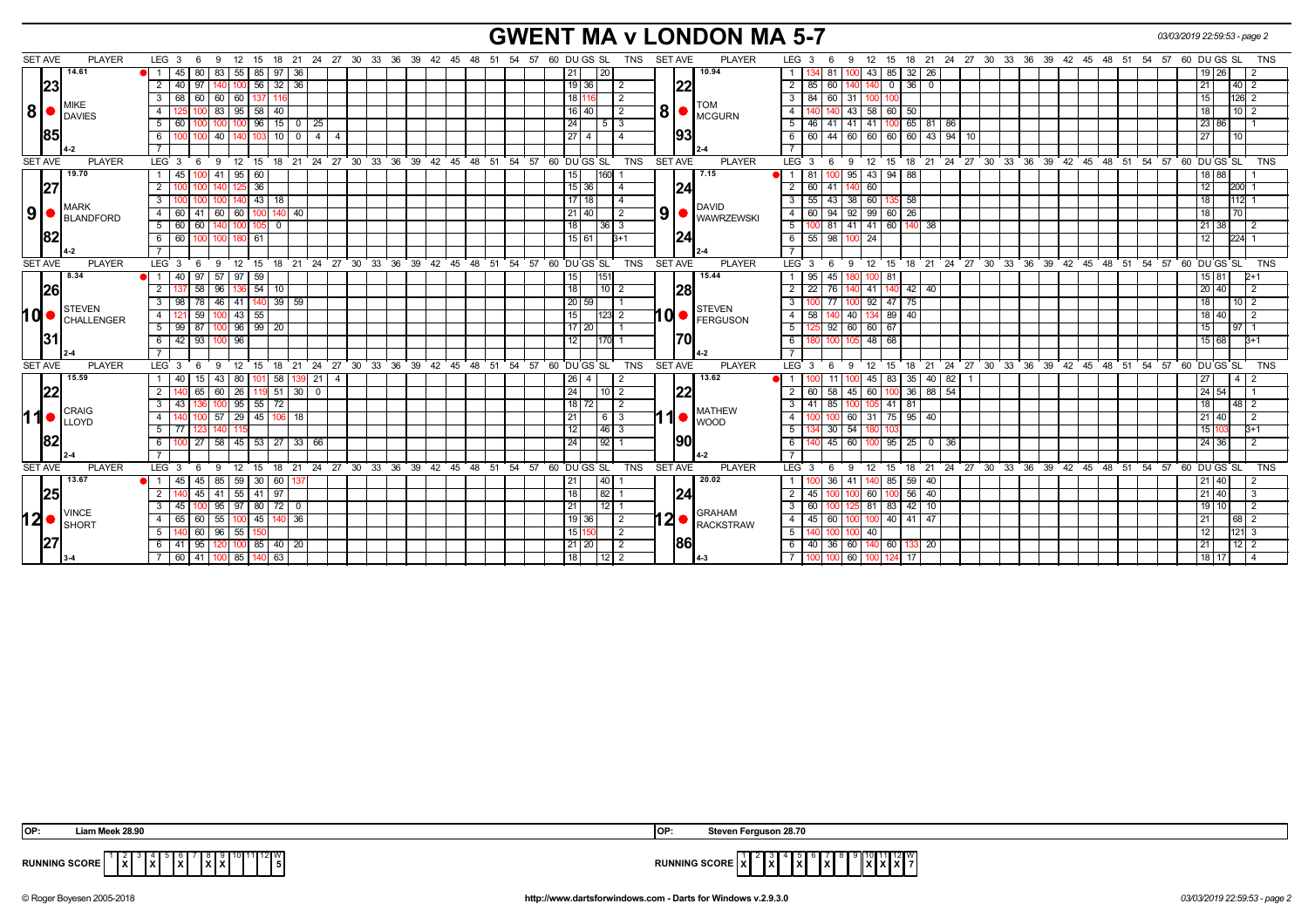# **GWENT MA v LONDON MA 5-7** *03/03/2019 23:00:04 - page 3*

| <b>GWENT MA</b>      |     |                  |            |             |            |      |            |      |          |             | <b>LONDON MA</b>   |     |              |      |            |             |            |             |                 |      |     |          |
|----------------------|-----|------------------|------------|-------------|------------|------|------------|------|----------|-------------|--------------------|-----|--------------|------|------------|-------------|------------|-------------|-----------------|------|-----|----------|
| <b>PLAYER</b>        | W/L | <b>LWON LOST</b> | <b>AVE</b> | <b>TAVE</b> | <b>PTS</b> | DRTS | <b>TON</b> | TON+ | 180      | <b>TONS</b> | <b>PLAYER</b>      | W/L | <b>ILWON</b> | LOST | <b>AVE</b> | <b>TAVE</b> | <b>PTS</b> | <b>DRTS</b> | <b>TON</b>      | TON+ | 180 | TONS     |
| Corey Burton         |     |                  | 21.55      | 2.80        | 2112       | 98   |            |      |          | $2+1$       | Wavne Brown        |     |              |      | 24.65      | 8.56        | 2465       | 100         |                 |      |     |          |
| Peter Johns          | W   |                  | 22.99      | 13.95       | 2782       | 121  |            |      |          |             | Nick Cocks         |     |              |      | 22.57      | 9.36        | 2754       | 122         |                 |      |     |          |
| William Hook         |     |                  | 25.24      | 9.41        | 2322       | 92   |            |      |          | $8+1$       | Tommy Sanwell      | W   |              |      | 25.49      | 11.62       | 2447       | 96.         |                 |      |     | $9 + 1$  |
| Nick Kenny           | W   |                  | 28.63      | 13.77       | 2004       | (1)  |            |      | - 0      |             | Danny Faulkner     |     |              |      | 23.18      | 4.25        | 1530       | 66          |                 |      |     |          |
| Sam Cankett          |     |                  | 25.48      | 13.21       | 3262       | 128  |            |      | $\Omega$ |             | l Ben Cheeseman    | W   |              |      | 26.30      | 14.02       | 3419       | 130         |                 |      |     | $11+2$   |
| Liam Meek            | W   |                  | 28.90      | 15.85       | 3381       | 117  |            |      |          |             | Lee Cocks          |     |              |      | 25.98      | 13.16       | 3092       | 119         | 10 <sup>1</sup> |      |     | 12       |
| <b>Paul Cosslett</b> |     |                  | 23.49      | 5.03        | 2725       | 116  |            |      | $\Omega$ |             | Lewis McGurn       |     |              |      | 23.45      | 10.16       | 2650       | 113         |                 |      |     |          |
| <b>Mike Davies</b>   | W   |                  | 23.85      | 14.61       | 2981       | 125  |            |      |          |             | Tom McGurn         |     |              |      | 22.93      | 10.94       | 2820       | 123         |                 |      |     |          |
| Mark Blandford       | W   |                  | 27.82      | 19.70       | 2810       | 101  | 12         |      |          | $17+$       | David Wawrzewski   |     |              |      | 24.24      | 7.15        | 2400       | 99          |                 |      |     |          |
| Steven Challenger    |     |                  | 26.31      | 8.34        | 2552       | 97   |            |      | - 0      |             | Steven Ferguson    | w   |              |      | 28.70      | 15.44       | 2899       | 101         |                 |      |     | $12+2$   |
| Craig Lloyd          |     |                  | 22.82      | 15.59       | 2852       | 125  |            |      | $\Omega$ |             | Mathew Wood        | W   |              |      | 22.90      | 13.62       | 2954       | 129         | 10 <sup>1</sup> |      |     | $12 + 1$ |
| Vince Short          |     |                  | 25.27      | 13.67       | 3361       | 133  |            |      | $\Omega$ |             | l Graham Rackstraw | W   |              |      | 24.86      | 20.02       | 3306       | 133         | 15              |      |     | 18       |
| <b>TOTALS</b>        |     |                  | 25.05      |             | 33144      | 1323 |            | 25   |          | $123 + 3$   | <b>TOTALS</b>      |     | 37           | 34   | 24.60      | 0.00        | 32736      | 1331        | -82             | 29   |     | 116+6    |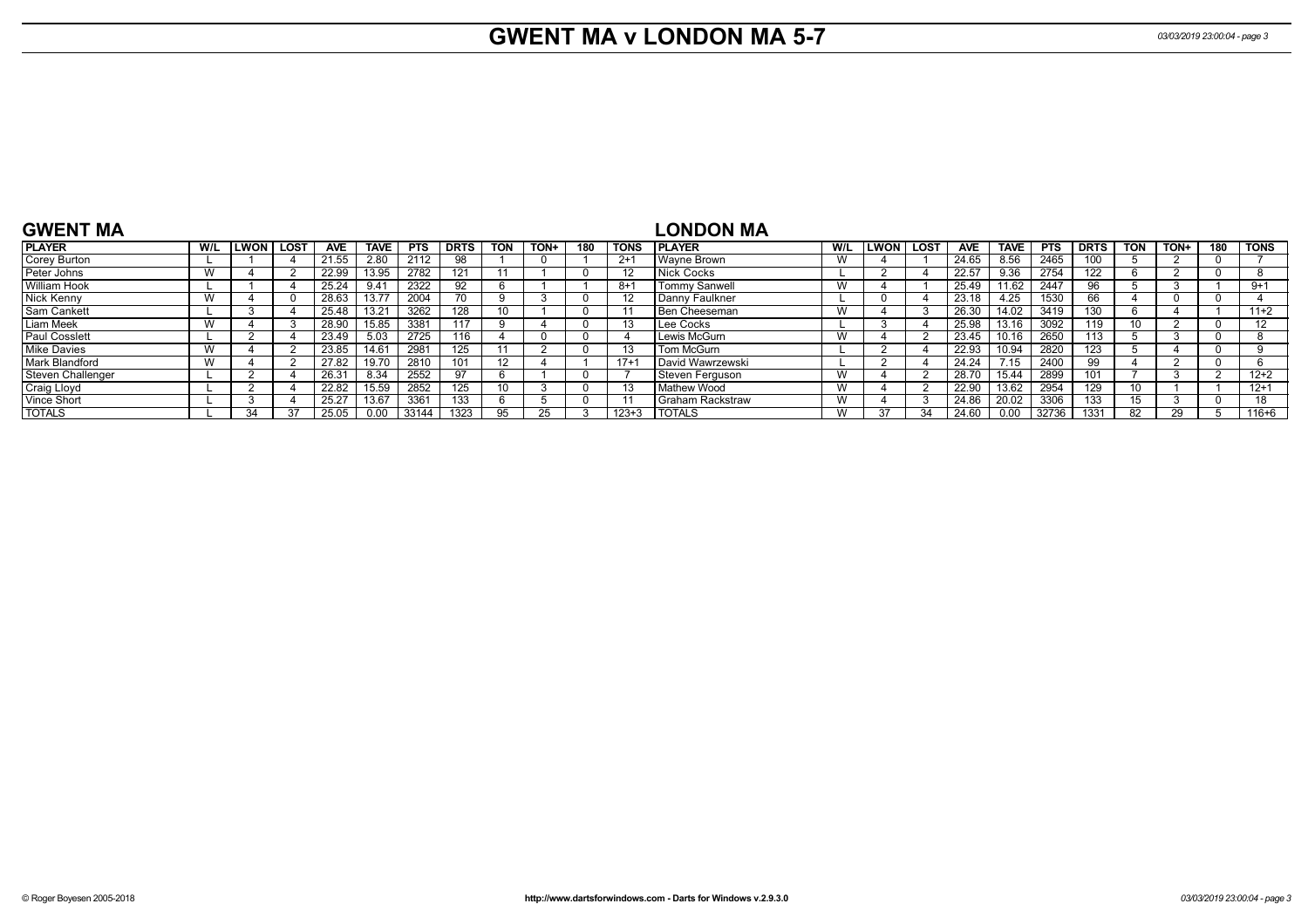# **GWENT WA v LONDON WA 2-4** *03/03/2019 22:59:14 - page 1*

| 2.37<br>6.80<br>53<br> 29 <br>40<br>33<br>25<br> 82<br>28<br>26<br>55<br>95<br>47<br>$\sqrt{60}$<br>30<br>  60<br>41<br>45<br>l 8<br>$\overline{\mathbf{0}}$<br>8<br>$\overline{\mathbf{0}}$<br> 16 <br> 17<br>$24 \overline{35}$<br>27<br>22<br>$\overline{22}$<br>$\vert$ 32<br> 24 2<br>62<br>85   48<br>$2 \mid 22$<br>10<br>27 10<br> 80 <br>61<br>15<br><b>HANNAH</b><br><b>DEBS</b><br>$\mathbf 1$<br>27<br>103<br>$93 \mid 40$<br>43<br>41<br>60<br> 45 <br>40<br>$\overline{\mathbf{3}}$<br>26<br>41<br>$40 \mid 43 \mid$<br>28 40<br>$3 \mid 60$<br>41<br>11<br>68<br>l 76<br>45<br><b>WATLING</b><br>MEEK<br>66<br>$94$ 24<br>25<br>28<br>26<br>72<br>$35 \mid 43 \mid$<br>$\overline{4}$<br> 30 <br>$26 \mid 58$<br>24 <sup>1</sup><br>4   41<br>85   41<br>24<br>84<br>62<br>42<br>39<br> 43<br>39<br>61<br>$\overline{27}$<br> 25 <br>46<br>$68 \mid 24$<br>32<br>$\sqrt{30}$<br>38<br>$\sqrt{58}$<br>5<br>26<br>44<br>30   40<br>$5 \mid 82$<br>45<br>-40<br>TNS<br><b>SET AVE</b><br>24<br>27<br>36 39 42 45 48 51 54 57 60 DUGS SL<br><b>SET AVE</b><br>$21 \quad 24$<br>27 30 33 36 39 42 45 48 51 54 57<br>60 DU GS SL<br><b>TNS</b><br><b>PLAYER</b><br>LEG <sup>3</sup><br>21<br>$30^{\circ}$<br>33<br><b>PLAYER</b><br>LEG <sub>3</sub><br>12<br>18<br>$\mathbf{q}$<br>12<br>15<br>18<br>$\mathbf{Q}$<br>- 15<br>3.65<br>1.25<br>85<br>$33 \mid 30$<br>20 <sub>1</sub><br>16<br>27<br>$\overline{4}$<br>$\sqrt{32}$<br>32<br>$26 \overline{)32}$<br>53<br>95<br>65<br>60<br>60 41<br>41<br>40<br>45<br> 18 <br> 16 <br>$\boxed{28}$ 73<br>$45 \mid 55 \mid 92 \mid$<br>$\overline{27}$<br>45<br>11<br>60<br>60<br>$\overline{4}$<br>$2 \mid 26$<br>$98 \mid 28$<br>2<br>40<br>$60$ 72<br>$30 \mid 4$<br>60<br>100 41<br>$\overline{4}$<br>JADE<br><b>STEPH</b><br>2 <sup>1</sup><br>2<br>127<br>60 76 34<br>21   26   60   45   26   41   52   43<br>27<br>$\overline{\mathbf{3}}$<br>$60$   26<br>65 0 40<br>$3 \mid 60$<br>26 40<br>140 I<br>STUTLEY<br><b>HICKEY</b><br>$\overline{4}$<br>$\overline{4}$<br> 33 <br> 80<br>5<br>5 <sup>5</sup><br><b>SET AVE</b><br>15 18 21 24 27 30 33 36 39 42 45 48 51 54 57 60 DUGSSL<br>18 21 24 27 30 33 36 39 42 45 48 51 54 57 60 DUGS SL<br><b>PLAYER</b><br><b>SET AVE</b><br><b>PLAYER</b><br>$LEG \ 3$<br>$12 \quad 15$<br>LEG <sub>3</sub><br>9 12<br><b>TNS</b><br><b>TNS</b><br>9<br>-6<br>6.80<br>7.05<br>158<br>64<br>15 64<br>60<br>$55 \mid 43$<br>100 97<br>d 1<br>45<br>15  <br> 21 <br><u> 18</u><br> 27<br>60<br>97<br>40 26<br>26<br>$100$ 58<br>48<br>27 48<br>60   45  <br>93   40  <br>6<br>$\overline{2}$<br>$\overline{2}$<br>43<br>60<br>2   96<br>$\overline{2}$<br>100<br><b>RHIAN</b><br><b>JOANNE</b><br>3 <br>3 <sup>1</sup><br> 26 <br>85<br>44<br>$12 \mid 8$<br>45<br>15<br>3 <sup>1</sup><br>$43 \mid 45 \mid$<br>$45$ 79<br>3<br>- 5<br>$\sqrt{26}$<br>26 40<br>$\sqrt{60}$<br>152<br>27<br>8<br>125<br>GRIFFITHS<br><b>DEAMER</b><br>96<br>24<br>$58 \mid 60$<br>60<br>41<br>$85 \mid 45$<br>$\mathbf{0}$<br>16<br>$\overline{4}$<br>81<br>$\sqrt{26}$<br>41<br>81 45<br>$84$ 83<br>24 83<br>4 I<br> 30<br> 45 <br>24<br>5<br>96<br> 16 <br>45<br>$45 \mid 43$<br>48<br>26 48<br>$5 \overline{95}$<br>$58$   41<br>64<br>$\sqrt{31}$<br>0<br>11<br>28<br>41<br>27 30 33 36 39 42 45 48 51 54 57 60 DUGS SL<br>27 30 33 36 39 42 45 48 51 54 57<br><b>SET AVE</b><br><b>PLAYER</b><br>$LEG$ 3<br>24<br><b>TNS</b><br><b>SET AVE</b><br><b>PLAYER</b><br>$LEG^3$ 3<br>12<br>$^{\circ}$ 24<br>60 DU GS SL<br><b>TNS</b><br>$\mathbf{q}$<br>12<br>15<br>18<br>21<br>15<br>21<br>9<br>18<br>-6<br>$\sqrt{3.21}$<br>2.17<br>$30 \mid 85$<br>38<br>86<br>$\overline{22}$<br>20<br>60<br>41<br>43<br>27<br>$38 \mid 20$<br>27 20<br>$\overline{1}37$<br>36<br>60 80<br>45<br>-81<br>80<br>100<br> 18 <br>17<br>$95 \overline{)36}$<br>$\overline{16}$<br>60<br>29 41<br>81 21 36<br>27<br>39<br>$14$ 41<br>$2 \mid 30$<br>$41 \mid 45 \mid$<br>85 60<br>60 60<br>20   62  <br>$\overline{2}$<br>CERI<br>NIKKI<br>$\mathbf{14}$ $\bullet$ $\mathbf{P}^{\text{NINN}}$<br>4 <sup>1</sup><br>$24 \mid 121$<br>39<br>24<br>$\sqrt{20}$ 2<br>$60 \ 60 \ 60 \ 41 \ 52 \ 81$<br>60 28 26<br>3<br>30 11<br>24 117<br>$3 \mid 83$<br><b>STEPHENS</b><br>$\overline{4}$<br>$\overline{4}$<br><b>79</b><br>5<br>5<br>27 30<br>33 36 39<br>42 45 48 51 54 57 60 DUGS SL<br>TNS<br><b>SET AVE</b><br>24 27 30 33<br>36 39 42 45 48 51 54<br>57 60 DU GS SL<br>SET AVE<br><b>PLAYER</b><br>LEG <sub>3</sub><br>12<br>15<br>21<br>24<br><b>PLAYER</b><br>LEG <sub>3</sub><br>12<br>21<br>TNS<br>6<br>- 9<br>18<br>9<br>15<br>18<br>4.01<br>60<br>44 31<br>$10$ 30 0<br>10<br>3.77<br>58<br>$\mathbf 0$<br>22<br>60<br>  85<br>41<br>68   8  <br>$\mathbf 0$<br> 2 <br>63<br>41<br>59<br>22<br>- 0<br>I 0<br>- 0<br>42<br>6<br>l 36<br><u> 116 </u><br> 16  <br> 16 <br> 26 <br>44 60<br>21<br>$43 \mid 80$<br>85<br>80   54<br>$\overline{4}$<br>97<br>24<br> 36 <br>$45 \mid 81$<br>2   15<br>121 <br>-4<br>2<br>60<br>60<br><b>TRACEY</b><br><b>MANDY</b><br>5 <sup>1</sup><br>5<br>43 81 83<br>$180$ 9 0 16<br>27<br>$45 \mid 98 \mid$<br>45<br>$60$   45<br>$162+1$<br>$\overline{\mathbf{3}}$<br>$\sqrt{44}$<br>41<br>$\overline{\phantom{a}}$<br>$3 \overline{)30}$<br>25<br>29 25<br>41<br><b>HICKEY</b><br><b>SOLOMONS</b><br>$-59$<br>$59$ 41 85<br>$85 \mid 45 \mid 93$<br>23 24<br>43<br>$85$ 60<br>$\overline{24}$<br>140<br>$-4$<br>$60$ 121<br>36<br>4 66<br>21<br>60<br> 99<br>5<br>5<br>LEG <sub>3</sub><br>36<br>ີ 39<br><b>TNS</b><br><b>SET AVE</b><br>$33 \t36$<br>39 42<br>54<br>60 DU GS SL<br><b>SET AVE</b><br><b>PLAYER</b><br>21<br>24<br>27<br>30<br>33<br>42 45 48 51<br>54 57 60 DU GS SL<br><b>PLAYER</b><br>LEG <sup>3</sup><br>12<br>24<br>27<br>$30^{\circ}$<br>45 48 51<br>57<br><b>TNS</b><br>9<br>12<br>15<br>18<br>- 15<br>18<br>21<br>9<br>3.00<br>1.20<br>85 95<br>66<br>28<br>58<br>$30 \mid 36$<br>127<br>l 60<br>40<br>55   41<br>18<br>-84<br>66<br>15 I<br>37<br>41<br>$\mathbf{0}$<br>  18<br>5<br><b>15</b><br>17<br>27<br>$\sqrt{25}$<br>$145$ 93 54<br>26<br>$40$ 85 80<br>$\overline{0}$<br>24<br>48<br>$2^{\circ}$<br>45 100<br>25<br>$\overline{2}$<br>30 <sup>1</sup><br>55<br>81<br>30 41<br>$\overline{2}$<br>27<br><b>KIMBERLEY</b><br>6 <sup>1</sup><br>$ 6  \bullet  _{\sf HOLT}^{\sf SU}$<br>$55 \mid 45 \mid 54$<br>$120$ 30 85 28 44 0<br>  41   26   41   45   100   81   75   8   24<br>29 24<br>$\overline{\cdot}$<br>$140$ 1<br>$3 \mid 60$<br>27<br><b>WALKER</b><br>$\overline{4}$<br>$\overline{4}$<br> 89 <br> 90 <br>5<br>5 | <b>SET AVE</b> | <b>PLAYER</b> | LEG <sub>3</sub><br>-6<br>-9 | - 21<br>24<br>-12<br>15<br>18 | 27 |  |  | 30 33 36 39 42 45 48 51 54 57 60 DUGS SL<br>TNS | <b>SET AVE</b><br><b>PLAYER</b> | LEG <sub>3</sub><br>12<br>9 | 18<br>- 15 | 21<br>24 | 27 30 33 36 39 42 45 48 51 54 |  | 57 | 60 DU GS SL | <b>TNS</b> |
|-----------------------------------------------------------------------------------------------------------------------------------------------------------------------------------------------------------------------------------------------------------------------------------------------------------------------------------------------------------------------------------------------------------------------------------------------------------------------------------------------------------------------------------------------------------------------------------------------------------------------------------------------------------------------------------------------------------------------------------------------------------------------------------------------------------------------------------------------------------------------------------------------------------------------------------------------------------------------------------------------------------------------------------------------------------------------------------------------------------------------------------------------------------------------------------------------------------------------------------------------------------------------------------------------------------------------------------------------------------------------------------------------------------------------------------------------------------------------------------------------------------------------------------------------------------------------------------------------------------------------------------------------------------------------------------------------------------------------------------------------------------------------------------------------------------------------------------------------------------------------------------------------------------------------------------------------------------------------------------------------------------------------------------------------------------------------------------------------------------------------------------------------------------------------------------------------------------------------------------------------------------------------------------------------------------------------------------------------------------------------------------------------------------------------------------------------------------------------------------------------------------------------------------------------------------------------------------------------------------------------------------------------------------------------------------------------------------------------------------------------------------------------------------------------------------------------------------------------------------------------------------------------------------------------------------------------------------------------------------------------------------------------------------------------------------------------------------------------------------------------------------------------------------------------------------------------------------------------------------------------------------------------------------------------------------------------------------------------------------------------------------------------------------------------------------------------------------------------------------------------------------------------------------------------------------------------------------------------------------------------------------------------------------------------------------------------------------------------------------------------------------------------------------------------------------------------------------------------------------------------------------------------------------------------------------------------------------------------------------------------------------------------------------------------------------------------------------------------------------------------------------------------------------------------------------------------------------------------------------------------------------------------------------------------------------------------------------------------------------------------------------------------------------------------------------------------------------------------------------------------------------------------------------------------------------------------------------------------------------------------------------------------------------------------------------------------------------------------------------------------------------------------------------------------------------------------------------------------------------------------------------------------------------------------------------------------------------------------------------------------------------------------------------------------------------------------------------------------------------------------------------------------------------------------------------------------------------------------------------------------------------------------------------------------------------------------------------------------------------------------------------------------------------------------------------------------------------------------------------------------------------------------------------------------------------------------------------------------------------------------------------------------------------------------------------------------------------------------------------------------------------------------------------------------------------------------------------------------------------------------------------------------------------------------------------------------------------------------------------------------------------------------------------------------------------------------------------------------------------------------------------------------------------------------------------------------------------------------------------------------------------------------------------------------------------------------------------------------------------------------------------------------------------------------------------------------------------------------------------------------------------------------------------------------------------------------------|----------------|---------------|------------------------------|-------------------------------|----|--|--|-------------------------------------------------|---------------------------------|-----------------------------|------------|----------|-------------------------------|--|----|-------------|------------|
|                                                                                                                                                                                                                                                                                                                                                                                                                                                                                                                                                                                                                                                                                                                                                                                                                                                                                                                                                                                                                                                                                                                                                                                                                                                                                                                                                                                                                                                                                                                                                                                                                                                                                                                                                                                                                                                                                                                                                                                                                                                                                                                                                                                                                                                                                                                                                                                                                                                                                                                                                                                                                                                                                                                                                                                                                                                                                                                                                                                                                                                                                                                                                                                                                                                                                                                                                                                                                                                                                                                                                                                                                                                                                                                                                                                                                                                                                                                                                                                                                                                                                                                                                                                                                                                                                                                                                                                                                                                                                                                                                                                                                                                                                                                                                                                                                                                                                                                                                                                                                                                                                                                                                                                                                                                                                                                                                                                                                                                                                                                                                                                                                                                                                                                                                                                                                                                                                                                                                                                                                                                                                                                                                                                                                                                                                                                                                                                                                                                                                                                                                                             |                |               |                              |                               |    |  |  |                                                 |                                 |                             |            |          |                               |  |    |             |            |
|                                                                                                                                                                                                                                                                                                                                                                                                                                                                                                                                                                                                                                                                                                                                                                                                                                                                                                                                                                                                                                                                                                                                                                                                                                                                                                                                                                                                                                                                                                                                                                                                                                                                                                                                                                                                                                                                                                                                                                                                                                                                                                                                                                                                                                                                                                                                                                                                                                                                                                                                                                                                                                                                                                                                                                                                                                                                                                                                                                                                                                                                                                                                                                                                                                                                                                                                                                                                                                                                                                                                                                                                                                                                                                                                                                                                                                                                                                                                                                                                                                                                                                                                                                                                                                                                                                                                                                                                                                                                                                                                                                                                                                                                                                                                                                                                                                                                                                                                                                                                                                                                                                                                                                                                                                                                                                                                                                                                                                                                                                                                                                                                                                                                                                                                                                                                                                                                                                                                                                                                                                                                                                                                                                                                                                                                                                                                                                                                                                                                                                                                                                             |                |               |                              |                               |    |  |  |                                                 |                                 |                             |            |          |                               |  |    |             |            |
|                                                                                                                                                                                                                                                                                                                                                                                                                                                                                                                                                                                                                                                                                                                                                                                                                                                                                                                                                                                                                                                                                                                                                                                                                                                                                                                                                                                                                                                                                                                                                                                                                                                                                                                                                                                                                                                                                                                                                                                                                                                                                                                                                                                                                                                                                                                                                                                                                                                                                                                                                                                                                                                                                                                                                                                                                                                                                                                                                                                                                                                                                                                                                                                                                                                                                                                                                                                                                                                                                                                                                                                                                                                                                                                                                                                                                                                                                                                                                                                                                                                                                                                                                                                                                                                                                                                                                                                                                                                                                                                                                                                                                                                                                                                                                                                                                                                                                                                                                                                                                                                                                                                                                                                                                                                                                                                                                                                                                                                                                                                                                                                                                                                                                                                                                                                                                                                                                                                                                                                                                                                                                                                                                                                                                                                                                                                                                                                                                                                                                                                                                                             |                |               |                              |                               |    |  |  |                                                 |                                 |                             |            |          |                               |  |    |             |            |
|                                                                                                                                                                                                                                                                                                                                                                                                                                                                                                                                                                                                                                                                                                                                                                                                                                                                                                                                                                                                                                                                                                                                                                                                                                                                                                                                                                                                                                                                                                                                                                                                                                                                                                                                                                                                                                                                                                                                                                                                                                                                                                                                                                                                                                                                                                                                                                                                                                                                                                                                                                                                                                                                                                                                                                                                                                                                                                                                                                                                                                                                                                                                                                                                                                                                                                                                                                                                                                                                                                                                                                                                                                                                                                                                                                                                                                                                                                                                                                                                                                                                                                                                                                                                                                                                                                                                                                                                                                                                                                                                                                                                                                                                                                                                                                                                                                                                                                                                                                                                                                                                                                                                                                                                                                                                                                                                                                                                                                                                                                                                                                                                                                                                                                                                                                                                                                                                                                                                                                                                                                                                                                                                                                                                                                                                                                                                                                                                                                                                                                                                                                             |                |               |                              |                               |    |  |  |                                                 |                                 |                             |            |          |                               |  |    |             |            |
|                                                                                                                                                                                                                                                                                                                                                                                                                                                                                                                                                                                                                                                                                                                                                                                                                                                                                                                                                                                                                                                                                                                                                                                                                                                                                                                                                                                                                                                                                                                                                                                                                                                                                                                                                                                                                                                                                                                                                                                                                                                                                                                                                                                                                                                                                                                                                                                                                                                                                                                                                                                                                                                                                                                                                                                                                                                                                                                                                                                                                                                                                                                                                                                                                                                                                                                                                                                                                                                                                                                                                                                                                                                                                                                                                                                                                                                                                                                                                                                                                                                                                                                                                                                                                                                                                                                                                                                                                                                                                                                                                                                                                                                                                                                                                                                                                                                                                                                                                                                                                                                                                                                                                                                                                                                                                                                                                                                                                                                                                                                                                                                                                                                                                                                                                                                                                                                                                                                                                                                                                                                                                                                                                                                                                                                                                                                                                                                                                                                                                                                                                                             |                |               |                              |                               |    |  |  |                                                 |                                 |                             |            |          |                               |  |    |             |            |
|                                                                                                                                                                                                                                                                                                                                                                                                                                                                                                                                                                                                                                                                                                                                                                                                                                                                                                                                                                                                                                                                                                                                                                                                                                                                                                                                                                                                                                                                                                                                                                                                                                                                                                                                                                                                                                                                                                                                                                                                                                                                                                                                                                                                                                                                                                                                                                                                                                                                                                                                                                                                                                                                                                                                                                                                                                                                                                                                                                                                                                                                                                                                                                                                                                                                                                                                                                                                                                                                                                                                                                                                                                                                                                                                                                                                                                                                                                                                                                                                                                                                                                                                                                                                                                                                                                                                                                                                                                                                                                                                                                                                                                                                                                                                                                                                                                                                                                                                                                                                                                                                                                                                                                                                                                                                                                                                                                                                                                                                                                                                                                                                                                                                                                                                                                                                                                                                                                                                                                                                                                                                                                                                                                                                                                                                                                                                                                                                                                                                                                                                                                             |                |               |                              |                               |    |  |  |                                                 |                                 |                             |            |          |                               |  |    |             |            |
|                                                                                                                                                                                                                                                                                                                                                                                                                                                                                                                                                                                                                                                                                                                                                                                                                                                                                                                                                                                                                                                                                                                                                                                                                                                                                                                                                                                                                                                                                                                                                                                                                                                                                                                                                                                                                                                                                                                                                                                                                                                                                                                                                                                                                                                                                                                                                                                                                                                                                                                                                                                                                                                                                                                                                                                                                                                                                                                                                                                                                                                                                                                                                                                                                                                                                                                                                                                                                                                                                                                                                                                                                                                                                                                                                                                                                                                                                                                                                                                                                                                                                                                                                                                                                                                                                                                                                                                                                                                                                                                                                                                                                                                                                                                                                                                                                                                                                                                                                                                                                                                                                                                                                                                                                                                                                                                                                                                                                                                                                                                                                                                                                                                                                                                                                                                                                                                                                                                                                                                                                                                                                                                                                                                                                                                                                                                                                                                                                                                                                                                                                                             |                |               |                              |                               |    |  |  |                                                 |                                 |                             |            |          |                               |  |    |             |            |
|                                                                                                                                                                                                                                                                                                                                                                                                                                                                                                                                                                                                                                                                                                                                                                                                                                                                                                                                                                                                                                                                                                                                                                                                                                                                                                                                                                                                                                                                                                                                                                                                                                                                                                                                                                                                                                                                                                                                                                                                                                                                                                                                                                                                                                                                                                                                                                                                                                                                                                                                                                                                                                                                                                                                                                                                                                                                                                                                                                                                                                                                                                                                                                                                                                                                                                                                                                                                                                                                                                                                                                                                                                                                                                                                                                                                                                                                                                                                                                                                                                                                                                                                                                                                                                                                                                                                                                                                                                                                                                                                                                                                                                                                                                                                                                                                                                                                                                                                                                                                                                                                                                                                                                                                                                                                                                                                                                                                                                                                                                                                                                                                                                                                                                                                                                                                                                                                                                                                                                                                                                                                                                                                                                                                                                                                                                                                                                                                                                                                                                                                                                             |                |               |                              |                               |    |  |  |                                                 |                                 |                             |            |          |                               |  |    |             |            |
|                                                                                                                                                                                                                                                                                                                                                                                                                                                                                                                                                                                                                                                                                                                                                                                                                                                                                                                                                                                                                                                                                                                                                                                                                                                                                                                                                                                                                                                                                                                                                                                                                                                                                                                                                                                                                                                                                                                                                                                                                                                                                                                                                                                                                                                                                                                                                                                                                                                                                                                                                                                                                                                                                                                                                                                                                                                                                                                                                                                                                                                                                                                                                                                                                                                                                                                                                                                                                                                                                                                                                                                                                                                                                                                                                                                                                                                                                                                                                                                                                                                                                                                                                                                                                                                                                                                                                                                                                                                                                                                                                                                                                                                                                                                                                                                                                                                                                                                                                                                                                                                                                                                                                                                                                                                                                                                                                                                                                                                                                                                                                                                                                                                                                                                                                                                                                                                                                                                                                                                                                                                                                                                                                                                                                                                                                                                                                                                                                                                                                                                                                                             |                |               |                              |                               |    |  |  |                                                 |                                 |                             |            |          |                               |  |    |             |            |
|                                                                                                                                                                                                                                                                                                                                                                                                                                                                                                                                                                                                                                                                                                                                                                                                                                                                                                                                                                                                                                                                                                                                                                                                                                                                                                                                                                                                                                                                                                                                                                                                                                                                                                                                                                                                                                                                                                                                                                                                                                                                                                                                                                                                                                                                                                                                                                                                                                                                                                                                                                                                                                                                                                                                                                                                                                                                                                                                                                                                                                                                                                                                                                                                                                                                                                                                                                                                                                                                                                                                                                                                                                                                                                                                                                                                                                                                                                                                                                                                                                                                                                                                                                                                                                                                                                                                                                                                                                                                                                                                                                                                                                                                                                                                                                                                                                                                                                                                                                                                                                                                                                                                                                                                                                                                                                                                                                                                                                                                                                                                                                                                                                                                                                                                                                                                                                                                                                                                                                                                                                                                                                                                                                                                                                                                                                                                                                                                                                                                                                                                                                             |                |               |                              |                               |    |  |  |                                                 |                                 |                             |            |          |                               |  |    |             |            |
|                                                                                                                                                                                                                                                                                                                                                                                                                                                                                                                                                                                                                                                                                                                                                                                                                                                                                                                                                                                                                                                                                                                                                                                                                                                                                                                                                                                                                                                                                                                                                                                                                                                                                                                                                                                                                                                                                                                                                                                                                                                                                                                                                                                                                                                                                                                                                                                                                                                                                                                                                                                                                                                                                                                                                                                                                                                                                                                                                                                                                                                                                                                                                                                                                                                                                                                                                                                                                                                                                                                                                                                                                                                                                                                                                                                                                                                                                                                                                                                                                                                                                                                                                                                                                                                                                                                                                                                                                                                                                                                                                                                                                                                                                                                                                                                                                                                                                                                                                                                                                                                                                                                                                                                                                                                                                                                                                                                                                                                                                                                                                                                                                                                                                                                                                                                                                                                                                                                                                                                                                                                                                                                                                                                                                                                                                                                                                                                                                                                                                                                                                                             |                |               |                              |                               |    |  |  |                                                 |                                 |                             |            |          |                               |  |    |             |            |
|                                                                                                                                                                                                                                                                                                                                                                                                                                                                                                                                                                                                                                                                                                                                                                                                                                                                                                                                                                                                                                                                                                                                                                                                                                                                                                                                                                                                                                                                                                                                                                                                                                                                                                                                                                                                                                                                                                                                                                                                                                                                                                                                                                                                                                                                                                                                                                                                                                                                                                                                                                                                                                                                                                                                                                                                                                                                                                                                                                                                                                                                                                                                                                                                                                                                                                                                                                                                                                                                                                                                                                                                                                                                                                                                                                                                                                                                                                                                                                                                                                                                                                                                                                                                                                                                                                                                                                                                                                                                                                                                                                                                                                                                                                                                                                                                                                                                                                                                                                                                                                                                                                                                                                                                                                                                                                                                                                                                                                                                                                                                                                                                                                                                                                                                                                                                                                                                                                                                                                                                                                                                                                                                                                                                                                                                                                                                                                                                                                                                                                                                                                             |                |               |                              |                               |    |  |  |                                                 |                                 |                             |            |          |                               |  |    |             |            |
|                                                                                                                                                                                                                                                                                                                                                                                                                                                                                                                                                                                                                                                                                                                                                                                                                                                                                                                                                                                                                                                                                                                                                                                                                                                                                                                                                                                                                                                                                                                                                                                                                                                                                                                                                                                                                                                                                                                                                                                                                                                                                                                                                                                                                                                                                                                                                                                                                                                                                                                                                                                                                                                                                                                                                                                                                                                                                                                                                                                                                                                                                                                                                                                                                                                                                                                                                                                                                                                                                                                                                                                                                                                                                                                                                                                                                                                                                                                                                                                                                                                                                                                                                                                                                                                                                                                                                                                                                                                                                                                                                                                                                                                                                                                                                                                                                                                                                                                                                                                                                                                                                                                                                                                                                                                                                                                                                                                                                                                                                                                                                                                                                                                                                                                                                                                                                                                                                                                                                                                                                                                                                                                                                                                                                                                                                                                                                                                                                                                                                                                                                                             |                |               |                              |                               |    |  |  |                                                 |                                 |                             |            |          |                               |  |    |             |            |
|                                                                                                                                                                                                                                                                                                                                                                                                                                                                                                                                                                                                                                                                                                                                                                                                                                                                                                                                                                                                                                                                                                                                                                                                                                                                                                                                                                                                                                                                                                                                                                                                                                                                                                                                                                                                                                                                                                                                                                                                                                                                                                                                                                                                                                                                                                                                                                                                                                                                                                                                                                                                                                                                                                                                                                                                                                                                                                                                                                                                                                                                                                                                                                                                                                                                                                                                                                                                                                                                                                                                                                                                                                                                                                                                                                                                                                                                                                                                                                                                                                                                                                                                                                                                                                                                                                                                                                                                                                                                                                                                                                                                                                                                                                                                                                                                                                                                                                                                                                                                                                                                                                                                                                                                                                                                                                                                                                                                                                                                                                                                                                                                                                                                                                                                                                                                                                                                                                                                                                                                                                                                                                                                                                                                                                                                                                                                                                                                                                                                                                                                                                             |                |               |                              |                               |    |  |  |                                                 |                                 |                             |            |          |                               |  |    |             |            |
|                                                                                                                                                                                                                                                                                                                                                                                                                                                                                                                                                                                                                                                                                                                                                                                                                                                                                                                                                                                                                                                                                                                                                                                                                                                                                                                                                                                                                                                                                                                                                                                                                                                                                                                                                                                                                                                                                                                                                                                                                                                                                                                                                                                                                                                                                                                                                                                                                                                                                                                                                                                                                                                                                                                                                                                                                                                                                                                                                                                                                                                                                                                                                                                                                                                                                                                                                                                                                                                                                                                                                                                                                                                                                                                                                                                                                                                                                                                                                                                                                                                                                                                                                                                                                                                                                                                                                                                                                                                                                                                                                                                                                                                                                                                                                                                                                                                                                                                                                                                                                                                                                                                                                                                                                                                                                                                                                                                                                                                                                                                                                                                                                                                                                                                                                                                                                                                                                                                                                                                                                                                                                                                                                                                                                                                                                                                                                                                                                                                                                                                                                                             |                |               |                              |                               |    |  |  |                                                 |                                 |                             |            |          |                               |  |    |             |            |
|                                                                                                                                                                                                                                                                                                                                                                                                                                                                                                                                                                                                                                                                                                                                                                                                                                                                                                                                                                                                                                                                                                                                                                                                                                                                                                                                                                                                                                                                                                                                                                                                                                                                                                                                                                                                                                                                                                                                                                                                                                                                                                                                                                                                                                                                                                                                                                                                                                                                                                                                                                                                                                                                                                                                                                                                                                                                                                                                                                                                                                                                                                                                                                                                                                                                                                                                                                                                                                                                                                                                                                                                                                                                                                                                                                                                                                                                                                                                                                                                                                                                                                                                                                                                                                                                                                                                                                                                                                                                                                                                                                                                                                                                                                                                                                                                                                                                                                                                                                                                                                                                                                                                                                                                                                                                                                                                                                                                                                                                                                                                                                                                                                                                                                                                                                                                                                                                                                                                                                                                                                                                                                                                                                                                                                                                                                                                                                                                                                                                                                                                                                             |                |               |                              |                               |    |  |  |                                                 |                                 |                             |            |          |                               |  |    |             |            |
|                                                                                                                                                                                                                                                                                                                                                                                                                                                                                                                                                                                                                                                                                                                                                                                                                                                                                                                                                                                                                                                                                                                                                                                                                                                                                                                                                                                                                                                                                                                                                                                                                                                                                                                                                                                                                                                                                                                                                                                                                                                                                                                                                                                                                                                                                                                                                                                                                                                                                                                                                                                                                                                                                                                                                                                                                                                                                                                                                                                                                                                                                                                                                                                                                                                                                                                                                                                                                                                                                                                                                                                                                                                                                                                                                                                                                                                                                                                                                                                                                                                                                                                                                                                                                                                                                                                                                                                                                                                                                                                                                                                                                                                                                                                                                                                                                                                                                                                                                                                                                                                                                                                                                                                                                                                                                                                                                                                                                                                                                                                                                                                                                                                                                                                                                                                                                                                                                                                                                                                                                                                                                                                                                                                                                                                                                                                                                                                                                                                                                                                                                                             |                |               |                              |                               |    |  |  |                                                 |                                 |                             |            |          |                               |  |    |             |            |
|                                                                                                                                                                                                                                                                                                                                                                                                                                                                                                                                                                                                                                                                                                                                                                                                                                                                                                                                                                                                                                                                                                                                                                                                                                                                                                                                                                                                                                                                                                                                                                                                                                                                                                                                                                                                                                                                                                                                                                                                                                                                                                                                                                                                                                                                                                                                                                                                                                                                                                                                                                                                                                                                                                                                                                                                                                                                                                                                                                                                                                                                                                                                                                                                                                                                                                                                                                                                                                                                                                                                                                                                                                                                                                                                                                                                                                                                                                                                                                                                                                                                                                                                                                                                                                                                                                                                                                                                                                                                                                                                                                                                                                                                                                                                                                                                                                                                                                                                                                                                                                                                                                                                                                                                                                                                                                                                                                                                                                                                                                                                                                                                                                                                                                                                                                                                                                                                                                                                                                                                                                                                                                                                                                                                                                                                                                                                                                                                                                                                                                                                                                             |                |               |                              |                               |    |  |  |                                                 |                                 |                             |            |          |                               |  |    |             |            |
|                                                                                                                                                                                                                                                                                                                                                                                                                                                                                                                                                                                                                                                                                                                                                                                                                                                                                                                                                                                                                                                                                                                                                                                                                                                                                                                                                                                                                                                                                                                                                                                                                                                                                                                                                                                                                                                                                                                                                                                                                                                                                                                                                                                                                                                                                                                                                                                                                                                                                                                                                                                                                                                                                                                                                                                                                                                                                                                                                                                                                                                                                                                                                                                                                                                                                                                                                                                                                                                                                                                                                                                                                                                                                                                                                                                                                                                                                                                                                                                                                                                                                                                                                                                                                                                                                                                                                                                                                                                                                                                                                                                                                                                                                                                                                                                                                                                                                                                                                                                                                                                                                                                                                                                                                                                                                                                                                                                                                                                                                                                                                                                                                                                                                                                                                                                                                                                                                                                                                                                                                                                                                                                                                                                                                                                                                                                                                                                                                                                                                                                                                                             |                |               |                              |                               |    |  |  |                                                 |                                 |                             |            |          |                               |  |    |             |            |
|                                                                                                                                                                                                                                                                                                                                                                                                                                                                                                                                                                                                                                                                                                                                                                                                                                                                                                                                                                                                                                                                                                                                                                                                                                                                                                                                                                                                                                                                                                                                                                                                                                                                                                                                                                                                                                                                                                                                                                                                                                                                                                                                                                                                                                                                                                                                                                                                                                                                                                                                                                                                                                                                                                                                                                                                                                                                                                                                                                                                                                                                                                                                                                                                                                                                                                                                                                                                                                                                                                                                                                                                                                                                                                                                                                                                                                                                                                                                                                                                                                                                                                                                                                                                                                                                                                                                                                                                                                                                                                                                                                                                                                                                                                                                                                                                                                                                                                                                                                                                                                                                                                                                                                                                                                                                                                                                                                                                                                                                                                                                                                                                                                                                                                                                                                                                                                                                                                                                                                                                                                                                                                                                                                                                                                                                                                                                                                                                                                                                                                                                                                             |                |               |                              |                               |    |  |  |                                                 |                                 |                             |            |          |                               |  |    |             |            |
|                                                                                                                                                                                                                                                                                                                                                                                                                                                                                                                                                                                                                                                                                                                                                                                                                                                                                                                                                                                                                                                                                                                                                                                                                                                                                                                                                                                                                                                                                                                                                                                                                                                                                                                                                                                                                                                                                                                                                                                                                                                                                                                                                                                                                                                                                                                                                                                                                                                                                                                                                                                                                                                                                                                                                                                                                                                                                                                                                                                                                                                                                                                                                                                                                                                                                                                                                                                                                                                                                                                                                                                                                                                                                                                                                                                                                                                                                                                                                                                                                                                                                                                                                                                                                                                                                                                                                                                                                                                                                                                                                                                                                                                                                                                                                                                                                                                                                                                                                                                                                                                                                                                                                                                                                                                                                                                                                                                                                                                                                                                                                                                                                                                                                                                                                                                                                                                                                                                                                                                                                                                                                                                                                                                                                                                                                                                                                                                                                                                                                                                                                                             |                |               |                              |                               |    |  |  |                                                 |                                 |                             |            |          |                               |  |    |             |            |
|                                                                                                                                                                                                                                                                                                                                                                                                                                                                                                                                                                                                                                                                                                                                                                                                                                                                                                                                                                                                                                                                                                                                                                                                                                                                                                                                                                                                                                                                                                                                                                                                                                                                                                                                                                                                                                                                                                                                                                                                                                                                                                                                                                                                                                                                                                                                                                                                                                                                                                                                                                                                                                                                                                                                                                                                                                                                                                                                                                                                                                                                                                                                                                                                                                                                                                                                                                                                                                                                                                                                                                                                                                                                                                                                                                                                                                                                                                                                                                                                                                                                                                                                                                                                                                                                                                                                                                                                                                                                                                                                                                                                                                                                                                                                                                                                                                                                                                                                                                                                                                                                                                                                                                                                                                                                                                                                                                                                                                                                                                                                                                                                                                                                                                                                                                                                                                                                                                                                                                                                                                                                                                                                                                                                                                                                                                                                                                                                                                                                                                                                                                             |                |               |                              |                               |    |  |  |                                                 |                                 |                             |            |          |                               |  |    |             |            |
|                                                                                                                                                                                                                                                                                                                                                                                                                                                                                                                                                                                                                                                                                                                                                                                                                                                                                                                                                                                                                                                                                                                                                                                                                                                                                                                                                                                                                                                                                                                                                                                                                                                                                                                                                                                                                                                                                                                                                                                                                                                                                                                                                                                                                                                                                                                                                                                                                                                                                                                                                                                                                                                                                                                                                                                                                                                                                                                                                                                                                                                                                                                                                                                                                                                                                                                                                                                                                                                                                                                                                                                                                                                                                                                                                                                                                                                                                                                                                                                                                                                                                                                                                                                                                                                                                                                                                                                                                                                                                                                                                                                                                                                                                                                                                                                                                                                                                                                                                                                                                                                                                                                                                                                                                                                                                                                                                                                                                                                                                                                                                                                                                                                                                                                                                                                                                                                                                                                                                                                                                                                                                                                                                                                                                                                                                                                                                                                                                                                                                                                                                                             |                |               |                              |                               |    |  |  |                                                 |                                 |                             |            |          |                               |  |    |             |            |
|                                                                                                                                                                                                                                                                                                                                                                                                                                                                                                                                                                                                                                                                                                                                                                                                                                                                                                                                                                                                                                                                                                                                                                                                                                                                                                                                                                                                                                                                                                                                                                                                                                                                                                                                                                                                                                                                                                                                                                                                                                                                                                                                                                                                                                                                                                                                                                                                                                                                                                                                                                                                                                                                                                                                                                                                                                                                                                                                                                                                                                                                                                                                                                                                                                                                                                                                                                                                                                                                                                                                                                                                                                                                                                                                                                                                                                                                                                                                                                                                                                                                                                                                                                                                                                                                                                                                                                                                                                                                                                                                                                                                                                                                                                                                                                                                                                                                                                                                                                                                                                                                                                                                                                                                                                                                                                                                                                                                                                                                                                                                                                                                                                                                                                                                                                                                                                                                                                                                                                                                                                                                                                                                                                                                                                                                                                                                                                                                                                                                                                                                                                             |                |               |                              |                               |    |  |  |                                                 |                                 |                             |            |          |                               |  |    |             |            |
|                                                                                                                                                                                                                                                                                                                                                                                                                                                                                                                                                                                                                                                                                                                                                                                                                                                                                                                                                                                                                                                                                                                                                                                                                                                                                                                                                                                                                                                                                                                                                                                                                                                                                                                                                                                                                                                                                                                                                                                                                                                                                                                                                                                                                                                                                                                                                                                                                                                                                                                                                                                                                                                                                                                                                                                                                                                                                                                                                                                                                                                                                                                                                                                                                                                                                                                                                                                                                                                                                                                                                                                                                                                                                                                                                                                                                                                                                                                                                                                                                                                                                                                                                                                                                                                                                                                                                                                                                                                                                                                                                                                                                                                                                                                                                                                                                                                                                                                                                                                                                                                                                                                                                                                                                                                                                                                                                                                                                                                                                                                                                                                                                                                                                                                                                                                                                                                                                                                                                                                                                                                                                                                                                                                                                                                                                                                                                                                                                                                                                                                                                                             |                |               |                              |                               |    |  |  |                                                 |                                 |                             |            |          |                               |  |    |             |            |
|                                                                                                                                                                                                                                                                                                                                                                                                                                                                                                                                                                                                                                                                                                                                                                                                                                                                                                                                                                                                                                                                                                                                                                                                                                                                                                                                                                                                                                                                                                                                                                                                                                                                                                                                                                                                                                                                                                                                                                                                                                                                                                                                                                                                                                                                                                                                                                                                                                                                                                                                                                                                                                                                                                                                                                                                                                                                                                                                                                                                                                                                                                                                                                                                                                                                                                                                                                                                                                                                                                                                                                                                                                                                                                                                                                                                                                                                                                                                                                                                                                                                                                                                                                                                                                                                                                                                                                                                                                                                                                                                                                                                                                                                                                                                                                                                                                                                                                                                                                                                                                                                                                                                                                                                                                                                                                                                                                                                                                                                                                                                                                                                                                                                                                                                                                                                                                                                                                                                                                                                                                                                                                                                                                                                                                                                                                                                                                                                                                                                                                                                                                             |                |               |                              |                               |    |  |  |                                                 |                                 |                             |            |          |                               |  |    |             |            |
|                                                                                                                                                                                                                                                                                                                                                                                                                                                                                                                                                                                                                                                                                                                                                                                                                                                                                                                                                                                                                                                                                                                                                                                                                                                                                                                                                                                                                                                                                                                                                                                                                                                                                                                                                                                                                                                                                                                                                                                                                                                                                                                                                                                                                                                                                                                                                                                                                                                                                                                                                                                                                                                                                                                                                                                                                                                                                                                                                                                                                                                                                                                                                                                                                                                                                                                                                                                                                                                                                                                                                                                                                                                                                                                                                                                                                                                                                                                                                                                                                                                                                                                                                                                                                                                                                                                                                                                                                                                                                                                                                                                                                                                                                                                                                                                                                                                                                                                                                                                                                                                                                                                                                                                                                                                                                                                                                                                                                                                                                                                                                                                                                                                                                                                                                                                                                                                                                                                                                                                                                                                                                                                                                                                                                                                                                                                                                                                                                                                                                                                                                                             |                |               |                              |                               |    |  |  |                                                 |                                 |                             |            |          |                               |  |    |             |            |
|                                                                                                                                                                                                                                                                                                                                                                                                                                                                                                                                                                                                                                                                                                                                                                                                                                                                                                                                                                                                                                                                                                                                                                                                                                                                                                                                                                                                                                                                                                                                                                                                                                                                                                                                                                                                                                                                                                                                                                                                                                                                                                                                                                                                                                                                                                                                                                                                                                                                                                                                                                                                                                                                                                                                                                                                                                                                                                                                                                                                                                                                                                                                                                                                                                                                                                                                                                                                                                                                                                                                                                                                                                                                                                                                                                                                                                                                                                                                                                                                                                                                                                                                                                                                                                                                                                                                                                                                                                                                                                                                                                                                                                                                                                                                                                                                                                                                                                                                                                                                                                                                                                                                                                                                                                                                                                                                                                                                                                                                                                                                                                                                                                                                                                                                                                                                                                                                                                                                                                                                                                                                                                                                                                                                                                                                                                                                                                                                                                                                                                                                                                             |                |               |                              |                               |    |  |  |                                                 |                                 |                             |            |          |                               |  |    |             |            |
|                                                                                                                                                                                                                                                                                                                                                                                                                                                                                                                                                                                                                                                                                                                                                                                                                                                                                                                                                                                                                                                                                                                                                                                                                                                                                                                                                                                                                                                                                                                                                                                                                                                                                                                                                                                                                                                                                                                                                                                                                                                                                                                                                                                                                                                                                                                                                                                                                                                                                                                                                                                                                                                                                                                                                                                                                                                                                                                                                                                                                                                                                                                                                                                                                                                                                                                                                                                                                                                                                                                                                                                                                                                                                                                                                                                                                                                                                                                                                                                                                                                                                                                                                                                                                                                                                                                                                                                                                                                                                                                                                                                                                                                                                                                                                                                                                                                                                                                                                                                                                                                                                                                                                                                                                                                                                                                                                                                                                                                                                                                                                                                                                                                                                                                                                                                                                                                                                                                                                                                                                                                                                                                                                                                                                                                                                                                                                                                                                                                                                                                                                                             |                |               |                              |                               |    |  |  |                                                 |                                 |                             |            |          |                               |  |    |             |            |
|                                                                                                                                                                                                                                                                                                                                                                                                                                                                                                                                                                                                                                                                                                                                                                                                                                                                                                                                                                                                                                                                                                                                                                                                                                                                                                                                                                                                                                                                                                                                                                                                                                                                                                                                                                                                                                                                                                                                                                                                                                                                                                                                                                                                                                                                                                                                                                                                                                                                                                                                                                                                                                                                                                                                                                                                                                                                                                                                                                                                                                                                                                                                                                                                                                                                                                                                                                                                                                                                                                                                                                                                                                                                                                                                                                                                                                                                                                                                                                                                                                                                                                                                                                                                                                                                                                                                                                                                                                                                                                                                                                                                                                                                                                                                                                                                                                                                                                                                                                                                                                                                                                                                                                                                                                                                                                                                                                                                                                                                                                                                                                                                                                                                                                                                                                                                                                                                                                                                                                                                                                                                                                                                                                                                                                                                                                                                                                                                                                                                                                                                                                             |                |               |                              |                               |    |  |  |                                                 |                                 |                             |            |          |                               |  |    |             |            |
|                                                                                                                                                                                                                                                                                                                                                                                                                                                                                                                                                                                                                                                                                                                                                                                                                                                                                                                                                                                                                                                                                                                                                                                                                                                                                                                                                                                                                                                                                                                                                                                                                                                                                                                                                                                                                                                                                                                                                                                                                                                                                                                                                                                                                                                                                                                                                                                                                                                                                                                                                                                                                                                                                                                                                                                                                                                                                                                                                                                                                                                                                                                                                                                                                                                                                                                                                                                                                                                                                                                                                                                                                                                                                                                                                                                                                                                                                                                                                                                                                                                                                                                                                                                                                                                                                                                                                                                                                                                                                                                                                                                                                                                                                                                                                                                                                                                                                                                                                                                                                                                                                                                                                                                                                                                                                                                                                                                                                                                                                                                                                                                                                                                                                                                                                                                                                                                                                                                                                                                                                                                                                                                                                                                                                                                                                                                                                                                                                                                                                                                                                                             |                |               |                              |                               |    |  |  |                                                 |                                 |                             |            |          |                               |  |    |             |            |
|                                                                                                                                                                                                                                                                                                                                                                                                                                                                                                                                                                                                                                                                                                                                                                                                                                                                                                                                                                                                                                                                                                                                                                                                                                                                                                                                                                                                                                                                                                                                                                                                                                                                                                                                                                                                                                                                                                                                                                                                                                                                                                                                                                                                                                                                                                                                                                                                                                                                                                                                                                                                                                                                                                                                                                                                                                                                                                                                                                                                                                                                                                                                                                                                                                                                                                                                                                                                                                                                                                                                                                                                                                                                                                                                                                                                                                                                                                                                                                                                                                                                                                                                                                                                                                                                                                                                                                                                                                                                                                                                                                                                                                                                                                                                                                                                                                                                                                                                                                                                                                                                                                                                                                                                                                                                                                                                                                                                                                                                                                                                                                                                                                                                                                                                                                                                                                                                                                                                                                                                                                                                                                                                                                                                                                                                                                                                                                                                                                                                                                                                                                             |                |               |                              |                               |    |  |  |                                                 |                                 |                             |            |          |                               |  |    |             |            |
|                                                                                                                                                                                                                                                                                                                                                                                                                                                                                                                                                                                                                                                                                                                                                                                                                                                                                                                                                                                                                                                                                                                                                                                                                                                                                                                                                                                                                                                                                                                                                                                                                                                                                                                                                                                                                                                                                                                                                                                                                                                                                                                                                                                                                                                                                                                                                                                                                                                                                                                                                                                                                                                                                                                                                                                                                                                                                                                                                                                                                                                                                                                                                                                                                                                                                                                                                                                                                                                                                                                                                                                                                                                                                                                                                                                                                                                                                                                                                                                                                                                                                                                                                                                                                                                                                                                                                                                                                                                                                                                                                                                                                                                                                                                                                                                                                                                                                                                                                                                                                                                                                                                                                                                                                                                                                                                                                                                                                                                                                                                                                                                                                                                                                                                                                                                                                                                                                                                                                                                                                                                                                                                                                                                                                                                                                                                                                                                                                                                                                                                                                                             |                |               |                              |                               |    |  |  |                                                 |                                 |                             |            |          |                               |  |    |             |            |
|                                                                                                                                                                                                                                                                                                                                                                                                                                                                                                                                                                                                                                                                                                                                                                                                                                                                                                                                                                                                                                                                                                                                                                                                                                                                                                                                                                                                                                                                                                                                                                                                                                                                                                                                                                                                                                                                                                                                                                                                                                                                                                                                                                                                                                                                                                                                                                                                                                                                                                                                                                                                                                                                                                                                                                                                                                                                                                                                                                                                                                                                                                                                                                                                                                                                                                                                                                                                                                                                                                                                                                                                                                                                                                                                                                                                                                                                                                                                                                                                                                                                                                                                                                                                                                                                                                                                                                                                                                                                                                                                                                                                                                                                                                                                                                                                                                                                                                                                                                                                                                                                                                                                                                                                                                                                                                                                                                                                                                                                                                                                                                                                                                                                                                                                                                                                                                                                                                                                                                                                                                                                                                                                                                                                                                                                                                                                                                                                                                                                                                                                                                             |                |               |                              |                               |    |  |  |                                                 |                                 |                             |            |          |                               |  |    |             |            |
|                                                                                                                                                                                                                                                                                                                                                                                                                                                                                                                                                                                                                                                                                                                                                                                                                                                                                                                                                                                                                                                                                                                                                                                                                                                                                                                                                                                                                                                                                                                                                                                                                                                                                                                                                                                                                                                                                                                                                                                                                                                                                                                                                                                                                                                                                                                                                                                                                                                                                                                                                                                                                                                                                                                                                                                                                                                                                                                                                                                                                                                                                                                                                                                                                                                                                                                                                                                                                                                                                                                                                                                                                                                                                                                                                                                                                                                                                                                                                                                                                                                                                                                                                                                                                                                                                                                                                                                                                                                                                                                                                                                                                                                                                                                                                                                                                                                                                                                                                                                                                                                                                                                                                                                                                                                                                                                                                                                                                                                                                                                                                                                                                                                                                                                                                                                                                                                                                                                                                                                                                                                                                                                                                                                                                                                                                                                                                                                                                                                                                                                                                                             |                |               |                              |                               |    |  |  |                                                 |                                 |                             |            |          |                               |  |    |             |            |

**X X** W



**RUNNING SCORE**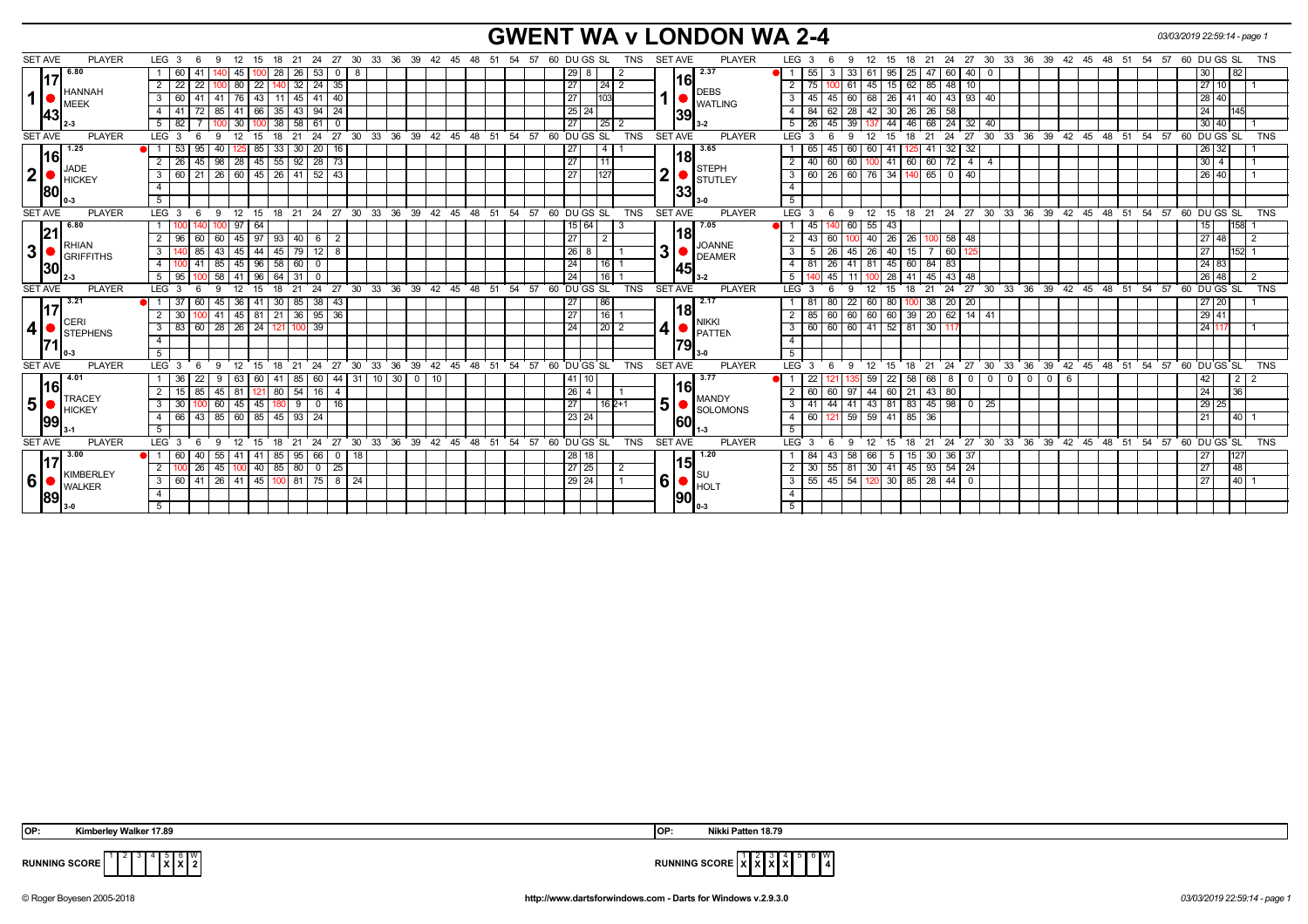# **GWENT WA v LONDON WA 2-4** *03/03/2019 22:59:21 - page 2*

| <b>GWENT WA</b>         |     |             |            |             |            |             |            |             |     |        | <b>_ONDON WA</b>         |                         |        |      |            |             |            |             |            |      |     |             |
|-------------------------|-----|-------------|------------|-------------|------------|-------------|------------|-------------|-----|--------|--------------------------|-------------------------|--------|------|------------|-------------|------------|-------------|------------|------|-----|-------------|
| <b>PLAYER</b>           | W/L | LWON   LOST | <b>AVE</b> | <b>TAVE</b> | <b>PTS</b> | <b>DRTS</b> | <b>TON</b> | <b>TON-</b> | 180 | TONS   | PLAYER                   | W/L                     | LWON l | LOST | <b>AVE</b> | <b>TAVE</b> | <b>PTS</b> | <b>DRTS</b> | <b>TON</b> | TON+ | 180 | <b>TONS</b> |
| <b>Hannah Meek</b>      |     |             | 17.43      | 6.80        | 2353       | 135         |            |             |     |        | Debs Watling             | <b>VV</b>               |        |      | 16.39      | 2.37        | 2278       | 139         |            |      |     |             |
| Jade Hickey             |     |             | 16.80      | 1.25        | 1361       |             |            |             |     |        | <b>Steph Stutley</b>     | <b>VV</b>               |        |      | 18.33      | 3.65        | 1503       |             |            |      |     |             |
| <b>Rhian Griffiths</b>  |     |             | 21.30      | 6.80        | 247'       | 116         |            |             |     |        | Joanne Deamer            | <b>VV</b>               |        |      | 18.45      | .05         | 2195       | '19         |            |      |     |             |
| Ceri Stephens           |     |             | 17.71      |             | 138        |             |            |             |     |        | l Nikki Patten           | <b>VV</b>               |        |      | 18.79      |             | 1503       |             |            |      |     |             |
| <b>Tracey Hickey</b>    |     |             | 16.99      | 4.01        | 1988       |             |            |             |     | $3+^2$ | l Mandv Solomons         |                         |        |      | 16.60      |             | 1926       | '16         |            |      |     |             |
| <b>Kimberley Walker</b> |     |             | 17.89      | 3.00        | 1503       |             |            |             |     |        | Su Holt                  |                         |        |      | 15.90      | .20         | 1288       |             |            |      |     |             |
| <b>TOTALS</b>           |     |             | 18.10      |             | 11057      |             |            |             |     | $22+$  | <b>TOTAL</b> C<br>IUIALS | <b>181</b><br><b>VV</b> |        |      | 17.33      | 0.00        | 0693       | 617         |            |      |     |             |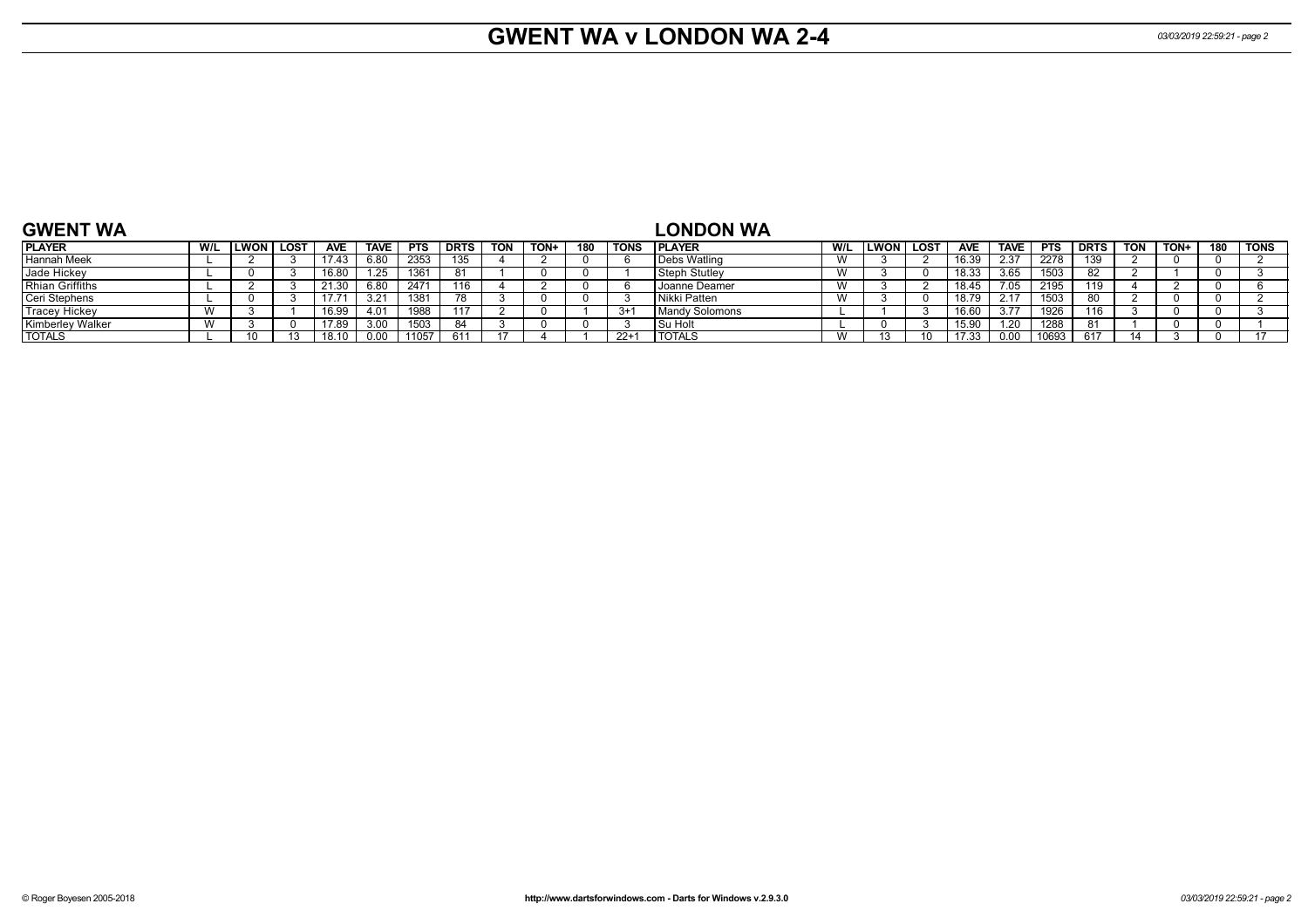# **GWENT MB v LONDON MB 9-3** *03/03/2019 22:58:31 - page 1*

| <b>SET AVE</b><br><b>PLAYER</b>                                       | LEG $3 \quad 6$                                                            |                              | 9 12 15 18 21 24 27 30 33 36 39 42 45 48 51 54 57 60 DUGS SL TNS SETAVE                             | <b>PLAYER</b><br>6 9 12 15 18 21 24 27 30 33 36 39 42 45 48 51 54 57 60 DUGS SL<br>LEG 3<br>TNS                         |
|-----------------------------------------------------------------------|----------------------------------------------------------------------------|------------------------------|-----------------------------------------------------------------------------------------------------|-------------------------------------------------------------------------------------------------------------------------|
| 12.93                                                                 | 41   100   41<br>59<br>1 60                                                |                              | 8.51<br>$1100$ 2<br>18                                                                              | 41<br>60<br>$140$ 55 20<br>85<br>21 20<br>$\vert 2 \vert$<br>$\overline{1}$                                             |
| 26                                                                    | 2   140   60   60   59   60   108   14                                     |                              | 23<br>$21$ 14<br>$\vert$ 2                                                                          | 2   70   43   46   134   85   79  <br>18<br>$44$ 1                                                                      |
|                                                                       | $3 \mid 100$<br>60   100   100   97   44                                   |                              | 17   $44$<br>3                                                                                      | 3   45   60   100   42   42   50  <br>$162$ 1<br>18 <sup>1</sup>                                                        |
| <b>STEPHEN</b><br>$1  \bullet  _{\text{CAKE}}$                        | 4   140   140   80   47   58   36                                          |                              | <b>JOHN</b><br>$17 \mid 36$<br>l 2                                                                  | $146$ 82 100 0<br>4   137<br>15 <sup>1</sup><br>136 2                                                                   |
|                                                                       | $5 \mid 60 \mid 125 \mid 40 \mid 60 \mid 140 \mid 56 \mid 20$              |                              | $19$ 20<br>$\overline{2}$                                                                           | <b>NELSON</b><br>$5 \mid 82 \mid 140 \mid 99 \mid 60 \mid 56 \mid 24 \mid 20$<br>$20$   1<br>21                         |
| 114                                                                   | 6                                                                          |                              | 104                                                                                                 | 6                                                                                                                       |
|                                                                       | $\overline{7}$                                                             |                              |                                                                                                     | $\overline{7}$                                                                                                          |
| <b>SET AVE</b><br><b>PLAYER</b>                                       |                                                                            |                              | LEG 3 6 9 12 15 18 21 24 27 30 33 36 39 42 45 48 51 54 57 60 DUGS SL<br>TNS<br><b>SET AVE</b>       | 6 9 12 15 18 21 24 27 30 33 36 39 42 45 48 51 54 57 60 DUGS SL<br><b>PLAYER</b><br>LEG 3<br><b>TNS</b>                  |
| 12.64                                                                 | 96<br>58 75 99<br>36                                                       |                              | 8.20<br>16 36                                                                                       | 60 44 55 85<br>$\overline{1}$<br>15 <sup>1</sup><br>157                                                                 |
| 25                                                                    | $2 \mid 44$<br>$99$ 81<br>23<br>10 <sub>C</sub><br>154                     |                              | 23<br>$18 \mid 23$<br>l 2                                                                           | 60 95 85 21 100<br>18<br>40<br>$\overline{2}$<br>2                                                                      |
| <b>CHRIS</b>                                                          | $3 \mid 180$<br>$117 \t32 \t45 \t0$                                        | $102$ 21 0<br>$\overline{4}$ | $25 \mid 4 \mid$<br>$B+1$                                                                           | 3 40 60 45 60 60 60 30 44<br>24<br>102<br><b>DARREN</b>                                                                 |
| 2 •<br>ID                                                             | 4 96<br>60<br>140 100 49<br>16                                             |                              | $\overline{\mathbf{2}}$<br>18<br> 40  2                                                             | 100 42 40 99 40 40<br>$\overline{4}$<br>19 40<br><b>IRVING</b>                                                          |
| <b>JONES</b>                                                          | $5 \mid 55 \mid 60 \mid 100 \mid 56 \mid 134 \mid 56 \mid 40$              |                              | $19$ 40<br>$\vert$ 2                                                                                | 41   140   45   45   46<br>5<br>$44 \overline{2}$<br>18                                                                 |
| 68                                                                    | 6                                                                          |                              | 100                                                                                                 | 6                                                                                                                       |
|                                                                       | <b>7</b> I                                                                 |                              |                                                                                                     | $\overline{7}$                                                                                                          |
| <b>SET AVE</b><br><b>PLAYER</b>                                       | $LEG_3$ 6                                                                  |                              | 9 12 15 18 21 24 27 30 33 36 39 42 45 48 51 54 57 60 DUGS SL<br>TNS<br><b>SET AVE</b>               | <b>PLAYER</b><br>LEG <sup>3</sup><br>6 9 12 15 18 21 24 27 30 33 36 39 42 45 48 51 54 57 60 DUGS SL<br><b>TNS</b>       |
| 7.59                                                                  | 1 66<br>$\overline{42}$   60  <br>54<br>140 I<br>139                       |                              | 12.33<br>18 54<br>-2                                                                                | 68<br>1   41   60   60   81   137   54<br>18 <sup>1</sup>                                                               |
| 124                                                                   | $2 \mid 59$<br>58 67 99 38 40                                              |                              | 20 40<br>124<br>-1                                                                                  | $\overline{2}$<br>70<br>60 60<br>60 39<br>18<br>90<br>122                                                               |
| <b>ANTHONY</b>                                                        | 59 58 81 30 46 40<br>$3 \mid 60$                                           |                              | 21<br><b>MATT</b>                                                                                   | 36 83 54 36 32<br>60<br>$\overline{23}$<br>$3^{\circ}$<br>100 100<br>$\sqrt{2}$<br>32                                   |
| $3$ $\bullet$ $\beta$ $\beta$ $\beta$ $\beta$ $\beta$ $\beta$ $\beta$ | 4   97   100   140   80   44   40                                          |                              | 3<br>$16$ 40<br>l 2                                                                                 | 4   26   41   121   140<br>$40 \mid 3$<br>15 <sup>1</sup><br><b>WINZAR</b><br>14                                        |
|                                                                       | 60   93   45   70   41   92<br>$5 \, 100$                                  |                              | $21$ 92                                                                                             | 5<br>140 11 100 90 10<br>21<br>5<br>5 <sub>1</sub>                                                                      |
|                                                                       | 6<br>$7^{\circ}$                                                           |                              |                                                                                                     | 6<br>$\overline{7}$                                                                                                     |
| <b>PLAYER</b><br><b>SET AVE</b>                                       | $LEG_36$                                                                   |                              | 9 12 15 18 21 24 27 30 33 36 39 42 45 48 51 54 57 60 DUGS SL<br><b>SET AVE</b><br>TNS               | <b>PLAYER</b><br>LEG 3<br>12 15 18 21 24 27 30 33 36 39 42 45 48 51 54 57 60 DUGS SL<br><b>TNS</b><br>6 9               |
| 7.60                                                                  | $91 \mid 140 \mid 81 \mid 29 \mid 60 \mid$<br>$1 \mid 100$                 |                              | 4.55<br>18 60 <br>l 2                                                                               | 1   81   80   59   45   27<br>209<br>15 <sup>1</sup>                                                                    |
| 23                                                                    | 2 91 34 72 42 64 30                                                        | 40 28                        | 23 28<br> 20<br>l 1                                                                                 | $2$   41  <br>$146$   1<br>100 32 59 90 40 69<br>24<br>24                                                               |
|                                                                       | 60 81 40 100<br>3   180                                                    | 0 1 40                       | $21$ 40<br>$2+1$                                                                                    | 115 24 140 77 89 36<br>$\overline{\mathbf{3}}$<br>18<br>$20\overline{2}$                                                |
| <b>KEVIN</b><br>$ 4  \bullet  _{\text{MILLS}}^{\text{new}}$           | 85 80 40 80 60 36 12 8<br>4 I                                              |                              | DEAN<br>$25 \mid 8$<br>4                                                                            | 4 4 57 100 44 8 98 64 36 34<br>27<br>$20$   1                                                                           |
|                                                                       | $\overline{5}$                                                             |                              |                                                                                                     | <b>COUGHLAN</b><br>5                                                                                                    |
| 03                                                                    | 6                                                                          |                              | 161                                                                                                 | 6                                                                                                                       |
|                                                                       |                                                                            |                              |                                                                                                     |                                                                                                                         |
| <b>SET AVE</b><br><b>PLAYER</b>                                       | $LEG_36$                                                                   |                              | 9 12 15 18 21 24 27 30 33 36 39 42 45 48 51 54 57 60 DUGSSL<br><b>TNS</b><br><b>SET AVE</b>         | <b>PLAYER</b><br>$LEG$ 3<br>6 9 12 15 18 21 24 27 30 33 36 39 42 45 48 51 54 57 60 DUGSSL<br><b>TNS</b>                 |
| 13.03                                                                 | 1 42 58 100 140 57 88 16                                                   |                              | 8.27<br>19   16  <br>l 2                                                                            | 140 75 58 56 52 0<br>11<br>211<br>20 <sub>2</sub>                                                                       |
| 24                                                                    | 2 43<br>60<br>36                                                           |                              | 23<br>$16$ 36<br>-3                                                                                 | $\overline{2}$<br>56<br>140 59 84 94<br>68<br>15 <sup>1</sup>                                                           |
| <b>CARL</b>                                                           | 3 81<br>83<br>100<br>1011                                                  | $0$ 16                       | 21 16<br>$\vert 3 \vert$<br>I IAM                                                                   | 3   45   58   81   91   125   70   23<br>21<br>$8 \mid 1$                                                               |
| $5 \cdot \frac{1}{\sqrt{10}}$                                         | 4 30 84 58 28 100                                                          | 64   43   54                 | 5 <sup>1</sup><br> 24 <br>40   1<br>HILL                                                            | 4 60 44 43 94 60 122 38 40<br>23 40                                                                                     |
|                                                                       | $96$   45   60   140<br>5                                                  | $0 \mid 20$                  | 21 20 <br>$\sqrt{2}$                                                                                | 57   94   100   98   42  <br>5 <sup>5</sup><br>21<br>100<br>- 5<br>5   2                                                |
| 41                                                                    | 6                                                                          |                              | 180                                                                                                 | 6                                                                                                                       |
| <b>SET AVE</b>                                                        | 7 <sup>1</sup>                                                             |                              | <b>TNS</b>                                                                                          | $\overline{7}$<br><b>PLAYER</b><br>$LEG^{\cdot}$ 3                                                                      |
| <b>PLAYER</b><br>11.57                                                |                                                                            |                              | LEG 3 6 9 12 15 18 21 24 27 30 33 36 39 42 45 48 51 54 57 60 DUGS SL<br><b>SET AVE</b><br>7.80<br>6 | 6 9 12 15 18 21 24 27 30 33 36 39 42 45 48 51 54 57 60 DUGS SL<br><b>TNS</b><br>10 <sup>1</sup>                         |
|                                                                       | $1 \mid 44 \mid 97 \mid$<br>60 83 43 22 57 89<br>2 100<br>81<br>121 131 60 | 6                            | 25<br>15<br>813                                                                                     | 60 55 81 43<br>$ 40 $ 36<br>$\overline{1}$<br>66<br>10<br>24<br>83<br>2 <sup>1</sup><br>70   81<br>140 45 82<br>18 82   |
| 126                                                                   | $3 \mid 55$<br>43 60 100 78 40                                             |                              | 23<br>19   40 <br>$\sqrt{2}$                                                                        | 96 79 59 43 92<br>3<br>32<br>18 <sup>1</sup>                                                                            |
| PATRICK<br>6 •                                                        | 4 100<br>85<br>81 45 58 80 44                                              |                              | 6<br>21<br>8   1                                                                                    | <b>DANNY</b><br>$\sqrt{41}$<br>60 96 85 24 127 0<br>23 68<br>4 <sup>1</sup><br>68                                       |
| ALDOESCU                                                              | 42 60 134<br>5 100<br>40<br>125                                            |                              | 16   40  <br>l 3                                                                                    | <b>BROWN</b><br>5 <sup>5</sup><br>58<br>140 44<br> 48 <br>133<br>15  <br>$\begin{array}{c c} \hline 78 & 2 \end{array}$ |
| 146                                                                   | 6 96 97<br>59<br>121 73<br>55                                              |                              | 17 55                                                                                               | 6 41 95 28 45 55 43<br>194<br>18 <sup>1</sup>                                                                           |
|                                                                       | 7 <sup>1</sup>                                                             |                              |                                                                                                     | $\overline{7}$                                                                                                          |
| <b>SET AVE</b><br><b>PLAYER</b>                                       | LEG <sub>3</sub><br><b>9</b><br>6                                          |                              | 12 15 18 21 24 27 30 33 36 39 42 45 48 51 54 57 60 DUGS SL<br>TNS<br><b>SET AVE</b>                 | <b>PLAYER</b><br>LEG 3<br>12 15 18 21 24 27 30 33 36 39 42 45 48 51 54 57<br>60 DU GS SL<br><b>TNS</b><br>6<br>9        |
| 9.40                                                                  | 45   77   59   60   120   40  <br>1 100                                    |                              | 6.15<br>19 40<br>2                                                                                  | 85 9 41 57 100 54<br>$20 \mid 2$<br>$\overline{1}$<br>21                                                                |
|                                                                       | 82 60 95 96<br>2   45                                                      |                              | 18<br> 23<br>$\overline{1}$                                                                         | 45 40 64<br>$72$ 2<br>2<br>15 <sup>1</sup>                                                                              |
|                                                                       | 38<br>$180$ 65 $38$<br>3   180                                             |                              | $14$ 38<br>$2 + 2$                                                                                  | 3 45 95 45 42 41<br>15 <sup>1</sup><br>233                                                                              |
| <b>ALEC</b><br>7 •<br>SMALL                                           | 4 55 40 100 55 137 58 42 14                                                |                              | <b>TONY</b><br>23 14 <br>$\vert$ 2                                                                  | $4$ 60 97 40 95 27 100 62<br>21<br>$20$ 1<br><b>HAMIT</b>                                                               |
|                                                                       | 5                                                                          |                              |                                                                                                     | 5                                                                                                                       |
| 108                                                                   | 6                                                                          |                              |                                                                                                     | 6                                                                                                                       |
|                                                                       |                                                                            |                              |                                                                                                     |                                                                                                                         |



| $=$ $\lceil \rceil$ $\lceil \rceil$ $\lceil \rceil$ $\lceil \rceil$ $\lceil \rceil$ $\lceil \rceil$ $\lceil \rceil$ $\lceil \rceil$ $\lceil \rceil$<br><b>RUNNING SCORE</b> |  |  |  |  |  |  |
|-----------------------------------------------------------------------------------------------------------------------------------------------------------------------------|--|--|--|--|--|--|
|-----------------------------------------------------------------------------------------------------------------------------------------------------------------------------|--|--|--|--|--|--|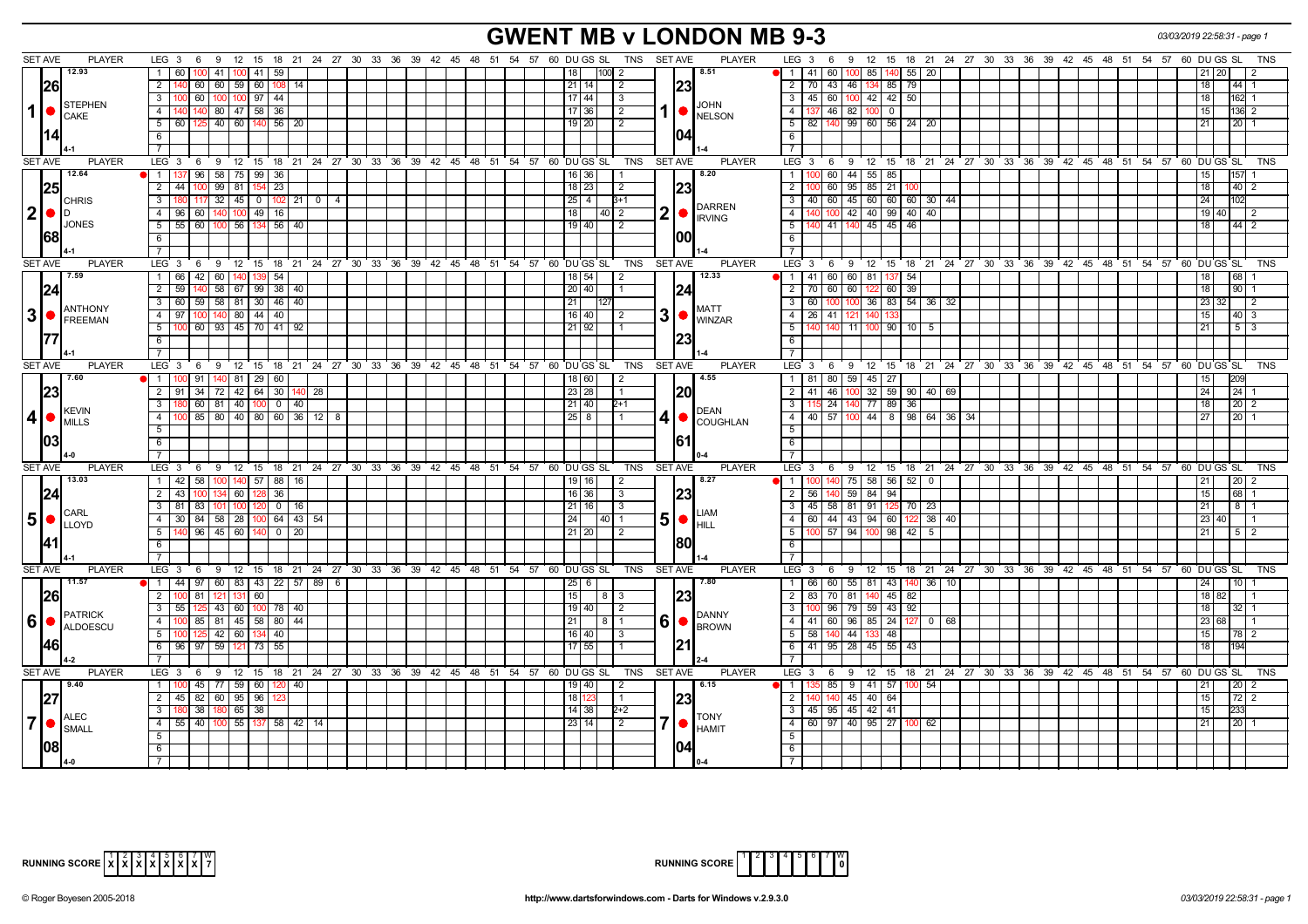# **GWENT MB v LONDON MB 9-3** *03/03/2019 22:58:45 - page 2*

| <b>SET AVE</b> | <b>PLAYER</b>              | LEG <sub>3</sub><br>6<br>9                      |                                   |                  |                                                 |  | 12 15 18 21 24 27 30 33 36 39 42 45 48 51 54 57 60 DUGS SL<br>TNS         | <b>SET AVE</b><br><b>PLAYER</b>                                                                                                                                                                                                                                                                                                       | 9 12 15 18 21 24 27 30 33 36 39 42 45 48 51 54 57 60 DU GS SL<br>LEG 3<br>- 6              | TNS                               |
|----------------|----------------------------|-------------------------------------------------|-----------------------------------|------------------|-------------------------------------------------|--|---------------------------------------------------------------------------|---------------------------------------------------------------------------------------------------------------------------------------------------------------------------------------------------------------------------------------------------------------------------------------------------------------------------------------|--------------------------------------------------------------------------------------------|-----------------------------------|
|                | 11.05                      | 60<br>55<br>41 I                                | $61 \ 44$<br>100 100              | 40               |                                                 |  | 24 40<br>-2                                                               | 6.00                                                                                                                                                                                                                                                                                                                                  | 81 41 100<br>49<br>60   45  <br>100 I<br>$\mathbf{1}$                                      | $25 \mid 2$<br>21 <sub>1</sub>    |
|                | <b>26</b>                  | $\overline{2}$<br>50                            |                                   |                  |                                                 |  | 11150<br>$B+1$                                                            | 23                                                                                                                                                                                                                                                                                                                                    | $\overline{2}$<br>60   60<br>42<br>100                                                     | 12 <sub>1</sub><br>239 1          |
|                |                            | 58 60<br>3 I                                    | $140$ 96 57 32 58                 |                  |                                                 |  | 20 58                                                                     |                                                                                                                                                                                                                                                                                                                                       | $\overline{\phantom{a}3}$<br>41   100   41   59   95   95                                  | 18<br>70 1                        |
| 8 <sup>1</sup> | DAVE<br><b>SKINNER</b>     | 80 38<br>$\overline{4}$<br>77   134   0         | $22 \mid 50$                      |                  |                                                 |  | 21 50 <br>$2+1$                                                           | <b>SHANE</b><br>$ 8 $ $\bullet$ $\frac{1}{2}$ $\frac{1}{2}$ $\frac{1}{2}$ $\frac{1}{2}$ $\frac{1}{2}$ $\frac{1}{2}$ $\frac{1}{2}$ $\frac{1}{2}$ $\frac{1}{2}$ $\frac{1}{2}$ $\frac{1}{2}$ $\frac{1}{2}$ $\frac{1}{2}$ $\frac{1}{2}$ $\frac{1}{2}$ $\frac{1}{2}$ $\frac{1}{2}$ $\frac{1}{2}$ $\frac{1}{2}$ $\frac{1}{2}$ $\frac{1}{2}$ | $ 00 $ 80   70<br>$-4$<br>40 60 1<br>41   100                                              | $10$   2<br>211                   |
|                |                            | 5                                               |                                   |                  |                                                 |  |                                                                           |                                                                                                                                                                                                                                                                                                                                       | 5                                                                                          |                                   |
|                | 37                         | 6                                               |                                   |                  |                                                 |  |                                                                           | 106                                                                                                                                                                                                                                                                                                                                   | 6                                                                                          |                                   |
|                |                            |                                                 |                                   |                  |                                                 |  |                                                                           |                                                                                                                                                                                                                                                                                                                                       | $\overline{7}$                                                                             |                                   |
| <b>SET AVE</b> | <b>PLAYER</b>              | LEG <sub>3</sub><br>6                           |                                   |                  |                                                 |  | 9 12 15 18 21 24 27 30 33 36 39 42 45 48 51 54 57 60 DUGSSL<br><b>TNS</b> | <b>SET AVE</b><br><b>PLAYER</b>                                                                                                                                                                                                                                                                                                       | $LEG \ 3 \ 6$<br>9 12 15 18 21 24 27 30 33 36 39 42 45 48 51 54 57 60 DUGSSL TNS           |                                   |
|                | 16.83                      | 60 60 40<br>45<br>- 1 - I                       |                                   |                  |                                                 |  | 156 1<br> 15                                                              | 15.25                                                                                                                                                                                                                                                                                                                                 | 99 100 72 40<br>90   100<br>11                                                             | 16 40                             |
|                | <b>26</b>                  | 2 <sup>1</sup><br>84 81<br>58 98 81             | 99                                |                  |                                                 |  | 18 99                                                                     | <b>26</b>                                                                                                                                                                                                                                                                                                                             | $\overline{2}$<br>27   59<br>140 97 13                                                     | 15<br>$165 - 1$                   |
|                |                            | 46<br>78<br>$\overline{3}$<br>81                | 41                                |                  |                                                 |  | 18<br>$16$   2                                                            |                                                                                                                                                                                                                                                                                                                                       | 58<br>$52$ 69<br>$\overline{\mathbf{3}}$<br>40<br>$\sqrt{42}$                              | 21 69                             |
| 9              | <b>NATHAN</b><br>TREADGOLD | $100$ 58<br>4 I                                 | $141$   180   42   64   0   8   8 |                  |                                                 |  | 27<br>8<br>$2+1$                                                          | <b>SEAN</b><br>$\vert 9 \vert$ $\bullet$ $\vert_{\text{LAHIFF}}^{\text{SEAN}}$                                                                                                                                                                                                                                                        | 44 32 59 97 80 49<br>$\overline{4}$<br>60 60                                               | 24<br>20                          |
|                |                            | $5-$<br>125 58 47 100 139 20                    |                                   |                  |                                                 |  | 18<br>$12$   3                                                            |                                                                                                                                                                                                                                                                                                                                       | 78 41 43 94 20<br>5 <sup>5</sup><br>100  125                                               | 19 20                             |
|                | 109                        | - 6 I<br>96                                     | 60 45 20                          |                  |                                                 |  | $\sqrt{17}$ 20<br>$2+1$                                                   | 39                                                                                                                                                                                                                                                                                                                                    | 43<br>6<br>$9 \overline{42}$                                                               | 15 <sup>1</sup><br>$176$ 3        |
|                |                            | 7 59 100                                        |                                   |                  |                                                 |  | 12<br>62 3+1                                                              |                                                                                                                                                                                                                                                                                                                                       | 81 140 40                                                                                  | 13 40                             |
| <b>SET AVE</b> | <b>PLAYER</b>              | LEG <sub>3</sub><br>- 6<br>-9                   |                                   |                  | 12 15 18 21 24 27 30 33 36 39 42 45 48 51 54 57 |  | 60 DU GS SL<br><b>TNS</b>                                                 | <b>SET AVE</b><br><b>PLAYER</b>                                                                                                                                                                                                                                                                                                       | LEG <sub>3</sub><br>12 15 18 21 24 27 30 33 36 39 42 45 48 51 54 57 60 DUGS SL<br>9<br>- 6 | <b>TNS</b>                        |
|                | 13.15                      | 11<br>60<br>68                                  |                                   |                  |                                                 |  | 191<br>15                                                                 | 16.21                                                                                                                                                                                                                                                                                                                                 | $\overline{1}$<br>-24                                                                      | 14 24                             |
|                | 24                         | 95<br>2 I                                       | 60 42 140 24                      |                  |                                                 |  | 16 24<br>$\frac{12}{2}$                                                   | 27                                                                                                                                                                                                                                                                                                                                    | 80 43 58<br>$\overline{2}$<br>$81 \mid 83$<br>1001                                         | 18<br>15611                       |
|                |                            | 3 I<br>60                                       | 60 43 43 134 20 10                |                  |                                                 |  | 24<br>$10$   2                                                            |                                                                                                                                                                                                                                                                                                                                       | $140$ 100 54 26 8<br>$\overline{3}$<br>60 53<br>60                                         | $24 \overline{8}$                 |
| <b>hol</b>     | <b>LYNDON</b>              | $22   62  $<br>4<br>60                          | 140<br>23                         |                  |                                                 |  | 18<br> 94 2                                                               | 10 BLACKWELL                                                                                                                                                                                                                                                                                                                          | $45$ 94 60<br>$\overline{4}$<br>$120$ 24<br>$75 \mid 83$                                   | 19 24                             |
|                | GORE                       | $5$   81   60   100   60   100   100            |                                   |                  |                                                 |  | 18<br>$\overline{3}$                                                      |                                                                                                                                                                                                                                                                                                                                       | 5<br>60 100 49<br>140 100                                                                  | 15<br>$52 \overline{3}$           |
|                | 167                        | 45 140 81 65<br>61                              |                                   |                  |                                                 |  | 12<br>$170$ 1                                                             | <b>160</b>                                                                                                                                                                                                                                                                                                                            | $6\overline{6}$<br>100<br>$100$ 60<br>140 101                                              | 15 10                             |
|                |                            |                                                 |                                   |                  |                                                 |  |                                                                           |                                                                                                                                                                                                                                                                                                                                       | $\overline{7}$                                                                             |                                   |
| <b>SET AVE</b> | <b>PLAYER</b>              | LEG <sub>3</sub><br>$^{\circ}$ 12<br>9<br>6     |                                   |                  |                                                 |  | 15 18 21 24 27 30 33 36 39 42 45 48 51 54 57 60 DUGSSL<br><b>TNS</b>      | SET AVE<br><b>PLAYER</b>                                                                                                                                                                                                                                                                                                              | 18 21 24 27 30 33 36 39 42 45 48 51 54 57 60 DUGS SL<br>LEG 3<br>12 15<br>9<br>6           | <b>TNS</b>                        |
|                | 6.80                       | 45<br>140                                       | 60   82                           |                  |                                                 |  | 74 2<br>  15                                                              | 9.35                                                                                                                                                                                                                                                                                                                                  | $140$ 20 20<br>81<br>$\overline{1}$                                                        | $17 \mid 20$                      |
|                | 20                         | 2<br>30<br>43<br>81                             | 140  60  <br>$59 \mid 48$         |                  |                                                 |  | 21<br> 40                                                                 | 23                                                                                                                                                                                                                                                                                                                                    | 60<br>$\overline{2}$<br>41<br>-50 l<br>135<br>15                                           | $21 \ 15$                         |
|                |                            | $\mathbf{3}$<br>45                              | 45 100 45 72 36 58                |                  |                                                 |  | 24 58<br>$\vert$ 2                                                        |                                                                                                                                                                                                                                                                                                                                       | 96 43 100 45 90 31<br>$\overline{\mathbf{3}}$<br>$26$   50                                 | 24<br>20 <sub>1</sub>             |
| 11             | NEIL<br><b>SMITH</b>       | $31$ 60 83 60 45 28 40 60 0<br>4 I              |                                   |                  |                                                 |  | 27<br> 94                                                                 | <b>CHRIS</b><br>1<br>I <sup>O</sup> IHOGG                                                                                                                                                                                                                                                                                             | $85 \ 96 \ 65 \ 22 \ 35 \ 3 \ 2$<br>$\overline{4}$<br>$97$ 96                              | $\overline{25}$ $\overline{2}$    |
|                |                            | 59 60 60 100 53<br>5                            |                                   |                  |                                                 |  | 15<br>169                                                                 |                                                                                                                                                                                                                                                                                                                                       | $97$ 120 32 68<br>85   99<br>5                                                             | 18 68                             |
|                | <b>86</b>                  | 6                                               |                                   |                  |                                                 |  |                                                                           | 167                                                                                                                                                                                                                                                                                                                                   | 6                                                                                          |                                   |
|                |                            |                                                 |                                   |                  |                                                 |  |                                                                           |                                                                                                                                                                                                                                                                                                                                       |                                                                                            |                                   |
| <b>SET AVE</b> | <b>PLAYER</b>              | LEG <sub>3</sub><br>9<br>6                      |                                   |                  |                                                 |  | 12 15 18 21 24 27 30 33 36 39 42 45 48 51 54 57 60 DUGS SL<br>TNS         | <b>PLAYER</b><br><b>SET AVE</b>                                                                                                                                                                                                                                                                                                       | 9 12 15 18 21 24 27 30 33 36 39 42 45 48 51 54 57 60 DUGSSL<br>$LEG_3$ 6                   | <b>TNS</b>                        |
|                | 11.77                      | 1 60 45<br>85 60 60                             |                                   | $26$ 135 24<br>6 |                                                 |  | 27 6                                                                      | 8.91                                                                                                                                                                                                                                                                                                                                  | $26$ 43 55 60 100 24<br>85   100<br>$\mathbf{1}$                                           | 24 <sup>1</sup><br>8 <sup>2</sup> |
|                | 1231                       | 2 <sup>1</sup><br>100 I<br>100                  | $96 \mid 25$                      |                  |                                                 |  | 15 25 <br>$3+1$                                                           | 23                                                                                                                                                                                                                                                                                                                                    | $\overline{2}$<br>60 41 136 100 1                                                          | 15 <sup>1</sup><br>64 3           |
|                |                            | 100 137 31<br>3 I<br>81   85                    |                                   | 27   0   30   10 |                                                 |  | 25 10<br>-2                                                               |                                                                                                                                                                                                                                                                                                                                       | 27   55   41   26   129   59   64   80<br>$\mathbf{3}$                                     | 24 <sup>1</sup><br>$20$   1       |
| 12             | <b>RAYMOND</b>             | $\vert$ 40 $\vert$<br>4 I<br>100<br>100.<br>100 | 36<br>125                         |                  |                                                 |  | 17 36<br>$\vert$ 4                                                        | <b>RICHARD</b><br><b>2●</b>                                                                                                                                                                                                                                                                                                           | $49$ 83 36 100 60<br>$\overline{4}$                                                        | 18<br>$47$   2                    |
|                | HARDWICK                   | 5 <sup>5</sup>                                  |                                   |                  |                                                 |  |                                                                           | <b>RYAN</b>                                                                                                                                                                                                                                                                                                                           | 5                                                                                          |                                   |
|                |                            | 6                                               |                                   |                  |                                                 |  |                                                                           | 102                                                                                                                                                                                                                                                                                                                                   | 6                                                                                          |                                   |
|                |                            |                                                 |                                   |                  |                                                 |  |                                                                           |                                                                                                                                                                                                                                                                                                                                       | $\overline{7}$                                                                             |                                   |
|                |                            |                                                 |                                   |                  |                                                 |  |                                                                           |                                                                                                                                                                                                                                                                                                                                       |                                                                                            |                                   |

| <b>OP</b>    | .<br>l 27.08 | <b>IOP</b>     | ell 27.60<br><b>Mill Place</b> |
|--------------|--------------|----------------|--------------------------------|
| <b>RUNNI</b> |              | <b>RUNNING</b> | SCORI<br>^                     |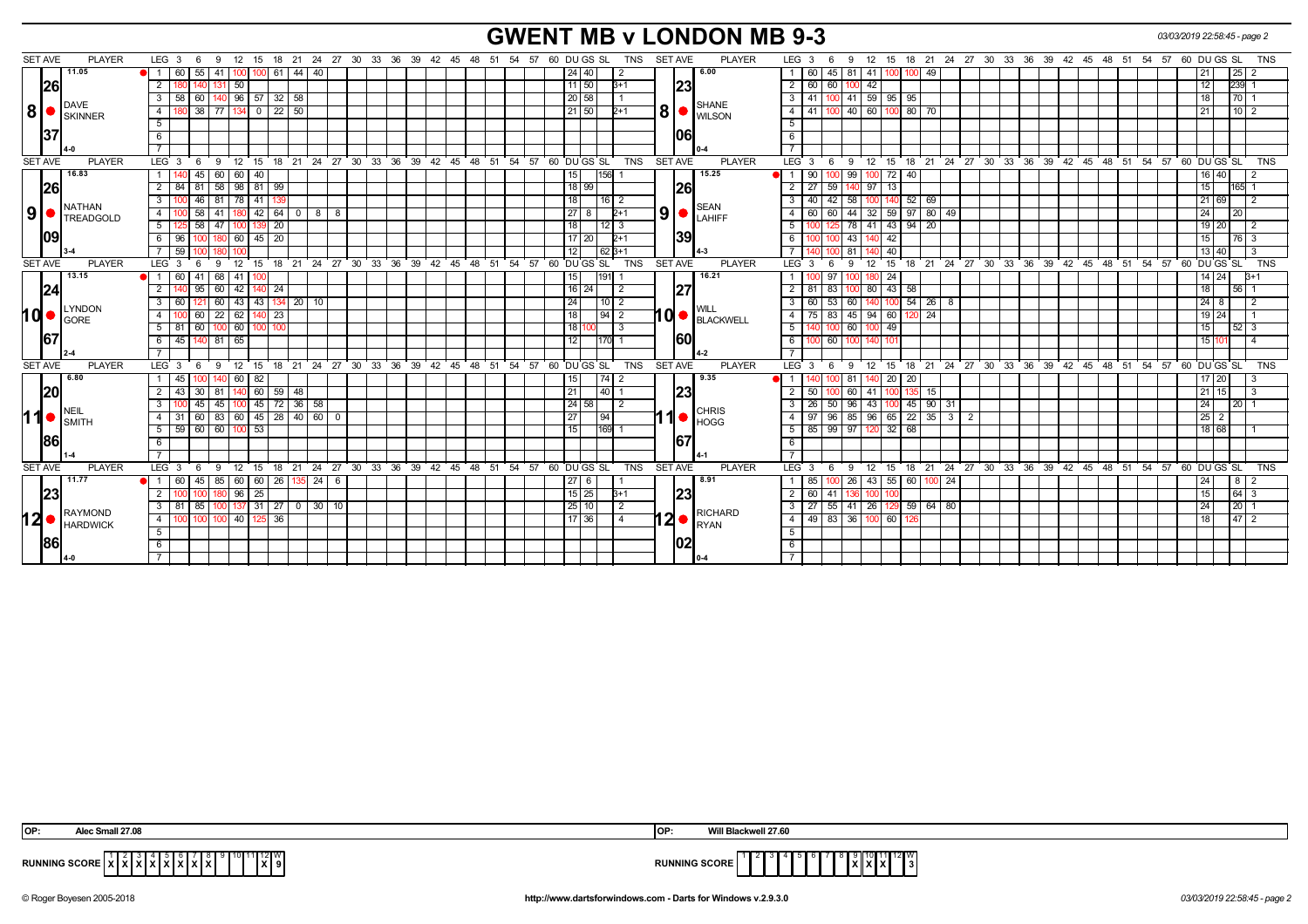# **GWENT MB v LONDON MB 9-3** *03/03/2019 22:58:56 - page 3*

| <b>GWENT MB</b>         |     |        |             |            |             |            |             |            |      |     |             | <b>LONDON MB</b>     |     |                  |                   |             |            |             |            |      |     |          |
|-------------------------|-----|--------|-------------|------------|-------------|------------|-------------|------------|------|-----|-------------|----------------------|-----|------------------|-------------------|-------------|------------|-------------|------------|------|-----|----------|
| <b>PLAYER</b>           | W/L | LWON I | <b>LOST</b> | <b>AVE</b> | <b>TAVE</b> | <b>PTS</b> | <b>DRTS</b> | <b>TON</b> | TON+ | 180 | <b>TONS</b> | <b>IPLAYER</b>       | W/L | <b>LWON LOST</b> | <b>AVE</b>        | <b>TAVE</b> | <b>PTS</b> | <b>DRTS</b> | <b>TON</b> | TON+ | 180 | TONS     |
| Stephen Cake            |     |        |             | 26.14      | 12.93       | 2405       | 92          |            |      |     |             | John Nelson          |     |                  | 23.04             | 8.51        | 2143       | 93          |            |      |     |          |
| <b>Chris D Jones</b>    |     |        |             | 25.68      | 12.64       | 2465       | 96          |            |      |     | $10+$       | <b>Darren Irving</b> |     |                  | 23.00             | 8.20        | 2162       | 94          |            |      |     |          |
| Anthony Freeman         |     |        |             | 24.7       | 7.59        | 2378       | 96          |            |      |     |             | Matt Winzar          |     |                  | 24.23             | 12.33       | 2302       | 95          |            |      |     |          |
| <b>Kevin Mills</b>      |     |        |             | 23.03      | 7.60        | 2004       |             |            |      |     | $6+$        | Dean Coughlan        |     |                  | 20.6 <sup>4</sup> | 4.55        | 1731       | 84          |            |      |     |          |
| Carl Lloyd              |     |        |             | 24.4       | 13.03       | 2465       | 101         | 8          |      |     |             | Liam Hill            |     |                  | 23.80             | 8.27        | 2404       | 101         |            |      |     |          |
| <b>Patrick Aldoescu</b> |     |        |             | 26.46      | 11.57       | 2990       | 113         | 10         |      |     |             | Danny Brown          |     |                  | 23.21             | 7.80        | 2692       | 116         |            |      |     |          |
| Alec Small              |     |        |             | 27.08      | 9.40        | 2004       | 74          |            |      |     | $7+2$       | <b>Tony Hamit</b>    |     |                  | 23.04             | 6.15        | 1659       |             |            |      |     |          |
| Dave Skinner            |     |        |             | 26.37      | $11.05$ .   | 2004       | 76          |            |      |     | 8+2         | Shane Wilson         |     |                  | 23.06             | 6.00        | 1660       |             |            |      |     |          |
| Nathan Treadgold        |     |        |             | 26.09      | 16.83       | 3261       | 125         |            |      |     | $13 + 3$    | Sean Lahiff          | W   |                  | 26.39             | 15.25       | 3246       | 123         |            |      |     | 12       |
| Lyndon Gore             |     |        |             | 24.67      | 13.15       | 2541       | 103         |            |      |     |             | Will Blackwell       | W   |                  | 27.60             | 16.21       | 2898       | 105         |            |      |     | $14 + 1$ |
| Neil Smith              |     |        |             | 20.86      | 6.80        | 2128       | 102         |            |      |     |             | Chris Hogg           | W   |                  | 23.67             | 9.35        | 2485       | 105         |            |      |     |          |
| Raymond Hardwick        |     |        |             | 23.86      | 11.77       | 2004       | 84          | q          |      |     | $10+$       | Richard Rvan         |     |                  | 23.02             | 8.91        | 1865       | 81          |            |      |     |          |
| <b>TOTALS</b>           |     |        |             | 24.93      | 0.00        | 28649      | 1149        |            |      |     | 109+10      | <b>I TOTALS</b>      |     |                  | 23.88             | 0.00        | 27247      | 1141        |            | 26   |     | $95+1$   |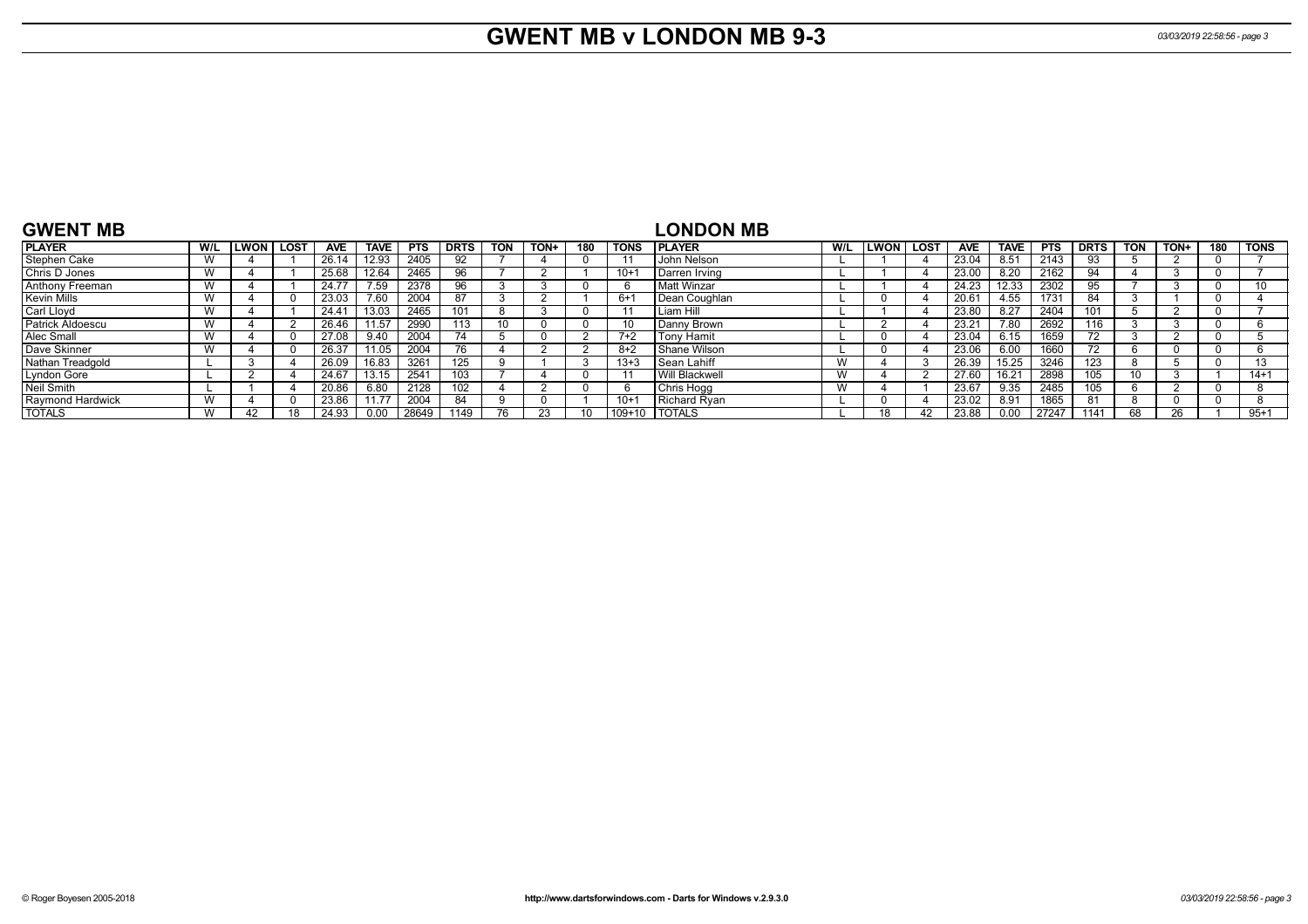### **GWENT WB v LONDON WB 0-6** *03/03/2019 22:57:58 - page 1*

| <b>SET AVE</b><br><b>PLAYER</b>                             | LEG 3<br>15<br>-9<br>-12                             | - 27<br>18<br>-21<br>24               |                              | 30 33 36 39 42 45 48 51 54     | 57<br>60 DU GS SL<br>TNS              | <b>PLAYER</b><br><b>SET AVE</b> | 30 33 36 39 42 45 48 51 54 57 60 DUGS SL<br><b>TNS</b><br>LEG 3<br>27<br>12<br>15<br>18<br>-21<br>-24<br>- 6                     |
|-------------------------------------------------------------|------------------------------------------------------|---------------------------------------|------------------------------|--------------------------------|---------------------------------------|---------------------------------|----------------------------------------------------------------------------------------------------------------------------------|
| 1.25                                                        | 41<br>26<br>22                                       | -37<br>85<br>51<br>13 I<br>45         | 20 20                        |                                | 35 20                                 | 3.40                            | 28<br>42<br>36<br>60<br>43<br>28<br>20 <sub>1</sub><br>$\vert$ 13<br>$\mathbf{0}$                                                |
| 114<br><b>DAWN</b><br>$\mathbf{1}$<br>PHIPPS                | 22<br>2<br>11<br>66 I                                | 24<br>30<br>26<br>26 I<br>-31         |                              |                                | 30                                    | 15                              | 28 20<br>58<br>26<br>58<br>39<br>64<br>$34 \mid 20$<br>2 <sup>1</sup><br>81<br>-21                                               |
|                                                             | 3<br>60<br>45<br>45                                  | 47<br>41<br>11<br>45 I                | $27$ 32<br>16                |                                | 34 16                                 | DEE                             | 36<br>22<br>$-46$<br>12<br>24<br>30<br>41<br>41<br>41<br>60 l<br>3<br>36 I<br>-81<br>  16  <br>-51                               |
|                                                             | 81<br>75<br>4<br>-28<br>28 I                         | 58<br>24<br>43<br>40 I<br>-31         |                              |                                | 30 <sub>l</sub><br>l 52               | <b>BELCHER</b>                  | 30 32<br>89<br>41<br>22<br>$\vert$ 32<br>60<br>70 80<br>4<br>$\overline{\mathbf{0}}$                                             |
|                                                             | 26 26 54<br>5<br>13                                  | 80<br>41<br>  60   26                 | 40 32                        |                                | 33 <sup>1</sup><br>160                | 16                              | $\overline{22}$<br>$34$ 20<br>5 I<br>95<br>45<br> 45 <br>41   80  <br>20 I<br>44<br>41 I<br>-20                                  |
| <b>SET AVE</b><br><b>PLAYER</b>                             | LEG <sub>3</sub><br>15<br><b>q</b><br>12             | 27<br>18<br>21<br>30<br>24            | 36<br>$33^\circ$<br>39       | 45 48 51<br>42 <sup>°</sup>    | 60 DU GS SL<br>54<br>57<br><b>TNS</b> | <b>SET AVE</b><br><b>PLAYER</b> | 33<br>39 42 45 48 51 54<br>60 DU GS SL<br>$LEG^3$ 3<br>18<br>24<br>27<br>30<br>36<br>57<br><b>TNS</b><br>12<br>15<br>21<br>-6    |
| 1.00                                                        | $\bullet$ 1<br>85<br>21<br>55<br>15 <sup>1</sup>     | 35<br>32<br>15                        | $23 \mid 45$                 |                                | 33<br>$\overline{34}$                 | 1.37                            | $31$ 10<br>26<br>32<br>10<br>43<br>66<br>60<br>43<br>-44<br>40<br>$\Omega$                                                       |
| l13l                                                        | 62<br>25<br>60 85 45<br>$\overline{2}$               | 60<br>$44 \mid 82$<br>6<br>16         |                              |                                | 30<br>16                              | 15 <sub>SHAZ</sub>              | 40 95 41 80 39<br>$31$ 10<br>60<br>45<br>10<br>2 I<br>81<br>110<br>$\overline{0}$                                                |
| AMANDA<br>$\mathbf{2}$                                      | $\overline{26}$<br>3<br>11                           | 45   26   41   66   41   45   28   45 |                              |                                | 36<br>1113                            | <b>DEBOO</b>                    | 34 20<br>$3 \mid 24$<br>  45   60   45   66   21   28   60   60   52   20   20                                                   |
| COSSLETT<br>154                                             | $\overline{4}$                                       |                                       |                              |                                |                                       | COSTELLO<br>66                  | $\overline{4}$                                                                                                                   |
|                                                             | 5 <sup>5</sup>                                       |                                       |                              |                                |                                       |                                 | $5-1$                                                                                                                            |
| <b>SET AVE</b><br><b>PLAYER</b>                             | LEG <sub>3</sub><br>15<br>- 6<br>9<br>12             | 24 27<br>18<br>21                     |                              | 30 33 36 39 42 45 48 51 54     | 57<br>60 DU GS SL<br><b>TNS</b>       | <b>PLAYER</b><br><b>SET AVE</b> | 27 30 33 36 39 42 45 48 51 54 57 60 DUGS SL<br>LEG <sub>3</sub><br>18<br>21<br>24<br>TNS<br>9<br>12<br>15<br>- 6                 |
| 1.00                                                        | $45$   $45$   22<br>22<br>45                         | $45 \mid 27$<br>43<br>37              |                              |                                | 27 <br>11701                          | 1.34                            | 30 55<br>OI 1 I<br>52<br>26<br>40 I<br>26<br>35 55<br>18<br>45                                                                   |
| 13 <br><b>JACKIE</b><br>$\mathbf 3$<br><b>NORMAN</b><br> 91 | 55 55<br>2<br>081<br>21                              | $22$ 11 24<br>28                      | 38 30                        |                                | 33 <br> 36                            | 15                              | 32 49<br>58 31 30 98<br>50 <sup>1</sup><br>28 30<br>2 <sup>1</sup><br>49<br>41<br>41 45                                          |
|                                                             | 28 66 40 81<br>$\overline{\mathbf{3}}$<br>70<br>85   | $25$ 70 18                            | $15$ 0                       |                                | 33 <br>l 3                            | JANE<br>3<br><b>BIGGS</b>       | 26<br> 43 92<br>45   15   41   26  <br>$34 \overline{)32}$<br>45   78   17   32<br>3 <sup>1</sup><br>41                          |
|                                                             | $\overline{4}$                                       |                                       |                              |                                |                                       | 66                              | $\overline{4}$                                                                                                                   |
|                                                             | 5                                                    |                                       |                              |                                |                                       |                                 | 5 <sup>5</sup>                                                                                                                   |
| <b>SET AVE</b><br><b>PLAYER</b>                             | LEG <sub>3</sub><br>-9<br>$^{\circ}$ 12<br>15<br>- 6 | 27<br>$^{\circ}$ 24<br>$18$ 21        |                              | 30 33 36 39 42 45 48 51        | 54 57<br>60 DU GS SL<br><b>TNS</b>    | <b>SET AVE</b><br><b>PLAYER</b> | 18 21 24 27 30 33 36 39 42 45 48 51 54 57 60 DUGS SL<br>$LEG^3$ 3<br><b>TNS</b><br>-9<br>$^{\circ}$ 12<br>15<br>6                |
| 4.61                                                        | 81<br>30   90<br>  78                                | $18$ 0<br>76 I<br>18<br>  10          |                              |                                | 30 18                                 | 5.40                            | 24<br>27<br>55<br>60<br>60 100<br>32 <sub>1</sub><br>60<br>- 8                                                                   |
| 19                                                          | 65<br>$\overline{2}$<br>140 60 41<br>16              |                                       |                              |                                | 15<br>$1179$ 1                        | 22<br><b>KERRY</b>              | $17 \ 56$<br>56<br>$2 \mid 60$<br>60<br>100 85<br>$\overline{2}$                                                                 |
| <b>STEPHANIE</b><br>$\boldsymbol{4}$<br><b>JAMES</b>        | $100$ 81 80 55 93<br>3<br>41                         |                                       |                              |                                | 21 <br>$144$ 1                        | 4 <br><b>KILLICK</b>            | 85<br>30<br>$39 \mid 90$<br>21 90<br>3 <sup>1</sup><br>100 60 97                                                                 |
| 32                                                          | 41<br>60 60 40<br>55<br>4                            | 24<br>121                             |                              |                                | 21<br>$1100$ 1                        | 67                              | 55<br>$22 \mid 40$<br>60 85<br>56<br>45<br>60<br>40<br>4<br>100 l                                                                |
|                                                             | -5                                                   |                                       |                              |                                |                                       |                                 | 5                                                                                                                                |
| <b>SET AVE</b><br><b>PLAYER</b>                             | LEG <sub>3</sub><br>12<br>15<br>-9                   | 27<br>30<br>21<br>24                  | 39<br>33<br>36               | $42^{\circ}$<br>45<br>48<br>51 | 54<br>60 DU GS SL<br>57<br>TNS        | <b>SET AVE</b><br><b>PLAYER</b> | 39<br>42 45 48 51 54<br>57 60 DU GS SL<br>LEG 3<br>27<br>30<br>33<br>36<br><b>TNS</b><br>12<br>18<br>24<br>-6<br>-9<br>15<br>-21 |
| 4.65                                                        | 80<br>45                                             | 27<br>47<br>45<br>25<br>16 I          | -24                          |                                | 33                                    | 2.16                            | $34 \mid 6$<br>25<br>32<br>63<br>26<br>$\mathbf{0}$<br>85<br>76.                                                                 |
| 1131<br><b>NATALIE</b><br>5 <sup>1</sup><br><b>TUCKER</b>   | 30<br>60<br>$\overline{2}$                           | 20<br>60<br>18<br>$\mathbf{0}$        | $\mathbf{0}$<br>$\mathbf{0}$ | 0 <sup>1</sup><br>$^{\circ}$   | 48 <br>$\overline{2}$                 | 114<br><b>LYNNE</b>             | 12<br>46<br>32<br>39<br>60<br>40 60<br>30<br>55<br>39<br>23<br>$\mathbf 0$<br>6<br>30<br>30                                      |
|                                                             | 3<br>43<br>47                                        | 55<br>38<br>41<br>26                  | 28                           |                                | 31 28                                 | 5<br><b>BIONDINI</b>            | 33<br>32<br>28<br>22<br>17<br>3 <sup>1</sup><br>29<br>48<br>85<br>70<br>40<br>8                                                  |
| <b>65</b>                                                   | 60<br>4                                              | 33<br>44<br>60<br>60<br>32            |                              |                                | 28 32                                 | 26                              | 27<br>28<br>43<br>130<br>43<br>45<br>53<br>45<br>23<br>4                                                                         |
|                                                             | 5<br>9<br>45                                         | 43<br>26                              |                              |                                | 24<br>224                             |                                 | 26 40<br>26<br>45<br>40<br>5<br>- 81                                                                                             |
| <b>SET AVE</b><br><b>PLAYER</b>                             | LEG <sub>3</sub><br>15                               | 27<br>30                              | 33<br>36<br>39               | 42<br>48<br>51<br>45           | 60 DUGS SL<br><b>TNS</b><br>54<br>57  | <b>SET AVE</b><br><b>PLAYER</b> | 33<br>54<br>60 DU GS SL<br><b>TNS</b><br>LEG 3<br>24<br>27<br>30<br>36<br>39<br>42<br>45<br>48<br>51<br>57<br>18<br>15           |
| $-4.00$<br>l15I<br>AMANDA<br>6'<br>ROSSER<br>1581           |                                                      | 58 I<br>45                            | 36                           |                                | 31   36                               | 2.57<br>l13                     | 30<br>30<br>22<br>  28<br>60<br>30<br>19<br>-41<br>40                                                                            |
|                                                             | 2<br>47<br>26<br>40<br>45                            | 51<br>95<br>86<br>24<br>$\Omega$      |                              |                                | 30                                    | <b>CARLY</b>                    | 33   16<br>26<br>60<br>40<br>$\overline{2}$<br>24<br>31<br>$92$ 0<br>16<br>61                                                    |
|                                                             | 3<br>45<br>$19$ 85<br>95                             | 20<br>30                              |                              |                                | 26 20 <br>  2                         | 6<br><b>TOWNSEND</b>            | $\overline{22}$<br>24<br>22<br>3 <sup>1</sup><br><b>26</b><br>45<br>30 <sup>2</sup><br>139 1<br>60 I<br>40 <sup>1</sup>          |
|                                                             | 60<br>52<br>$\overline{4}$<br>41<br>100              | 26<br>57<br>48<br>41 I                |                              |                                | 27 <br> 16                            | 97                              | 30   40<br>37<br>30 <sup>1</sup><br>57<br>26<br>41<br>60 95 85<br>30   40<br>4 I                                                 |
|                                                             | 30 <sup>1</sup><br>5 <sup>5</sup>                    | 41   39   60   30   85   60   33      | 32   60   0<br>110 I O I     | -5                             | 45 <br>l 5                            | $3 - 2$                         | $44 \quad 2$<br>5   45   81<br>  36   62   45   52   22   41  <br>  89   21   0   5   0   0<br>$\overline{2}$                    |

**RUNNING SCORE**  $\begin{bmatrix} 1 & 2 & 3 & 4 & 5 & 6 & W \\ 1 & 2 & 3 & 4 & 5 & 6 & W \\ 1 & 0 & 0 & 0 & 0 & 0 \end{bmatrix}$ 

 **OP: OP: Kerry Killick 22.67**